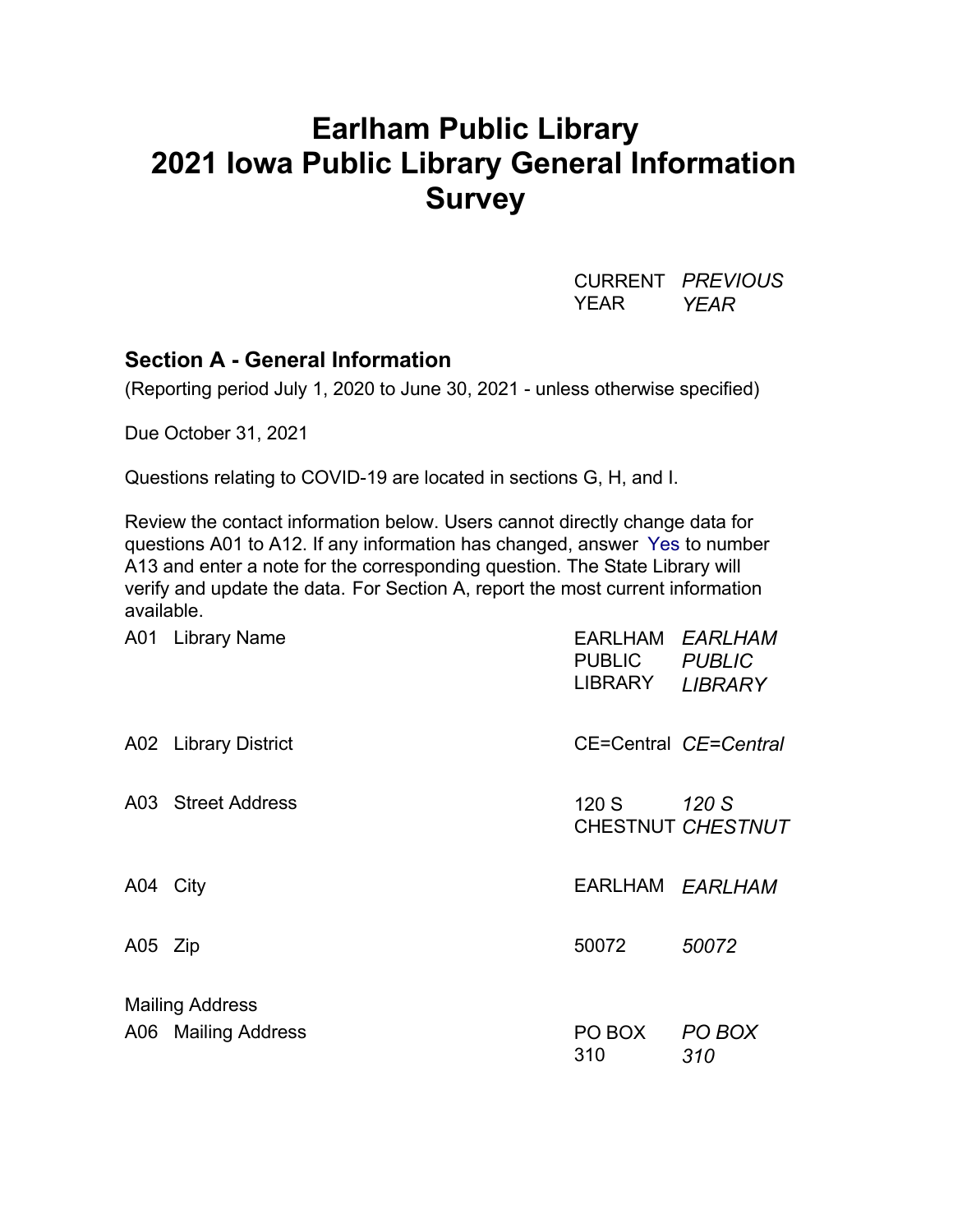| A07 City |                                                                           |                                   | EARLHAM EARLHAM |
|----------|---------------------------------------------------------------------------|-----------------------------------|-----------------|
| A08 Zip  |                                                                           | 50072                             | 50072           |
|          | <b>Other Contact Information</b>                                          |                                   |                 |
|          | A09 County                                                                | MADISON MADISON                   |                 |
| A10      | Phone                                                                     | $(515)$ 758- $(515)$ 758-<br>2121 | 2121            |
| A11      | City population (2010 decennial population, do<br>not report estimates)   | 1,450                             | 1,450           |
|          | A12 Library Size Code                                                     | C                                 | C               |
| A13      | Has any information in questions A1 to A12<br>changed in the past year?   |                                   |                 |
|          | YES, answer YES on the pulldown menu and<br>enter a correction in a note. | Yes                               | <b>No</b>       |
|          | NO - answer NO on the pulldown menu and<br>continue with question A14.    |                                   |                 |
|          | <b>Federal: Population 1,410</b>                                          |                                   |                 |
|          | A14 Library Director/Administrator Name                                   | Justina<br>Meek                   | Justina<br>Meek |

## **Section B - Paid Staff and Salary Information**

Include all paid staff on the library's payroll. Include unfilled positions if a search is currently underway. Do not report workers paid by other agencies such as Green Thumb employees or work study students. Do not report workers hired through a cleaning or landscape business. Report all positions as of June 30, 2021.

| B01 Total number of paid librarians                                   |       |
|-----------------------------------------------------------------------|-------|
| B02 Total number of all paid librarian hours worked 40.00<br>per week | 40.00 |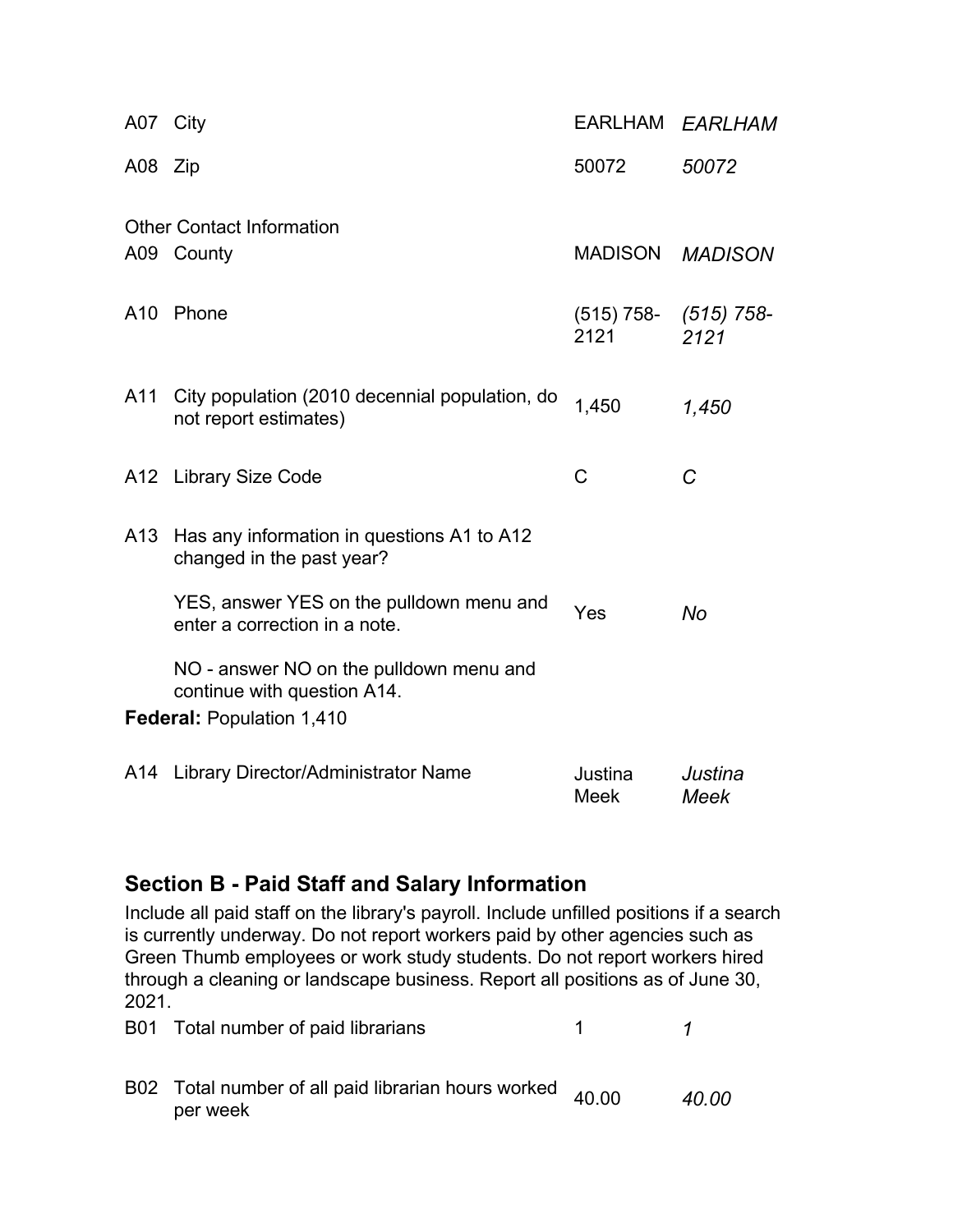|            | <b>B03</b> Paid librarians FTE                                                                                                         | 1.00  | 1.00                  |
|------------|----------------------------------------------------------------------------------------------------------------------------------------|-------|-----------------------|
|            | B04 Total number of all other paid staff                                                                                               | 4     | $\overline{2}$        |
| <b>B05</b> | Total number of all other paid staff hours<br>worked per week                                                                          | 36.00 | 30.75                 |
|            | B06 All other paid staff FTE                                                                                                           | 0.90  | 0.77                  |
|            | B07 Total number of paid staff                                                                                                         | 5     | 3                     |
| <b>B08</b> | <b>Total paid staff FTE</b>                                                                                                            | 1.90  | 1.77                  |
|            | <b>Levels of Education</b>                                                                                                             |       |                       |
|            | B09 How many of the paid librarians from line B01<br>have an ALA accredited masters of library<br>science degree?                      | 1     | 1                     |
| <b>B10</b> | Total number of hours worked per week by<br>librarians from line B09 with an ALA accredited 40.00<br>masters of library science degree |       | 40.00                 |
| <b>B11</b> | <b>Total FTE librarians with ALA accredited</b><br>masters of library science degree                                                   | 1.00  | 1.00                  |
| <b>B12</b> | Starting date of current director in director's<br>position.                                                                           |       | 02/21/2018 02/21/2018 |
|            |                                                                                                                                        |       |                       |

#### *Salary Information*

Report the hourly salary for the positions listed below if employed by your library. Do not report one staff member more than once even if they perform multiple jobs. Refer to the instructions for more detailed information on each position. Do not report assistant director or department heads unless that role is part of their official job description. Do not report workers paid by other agencies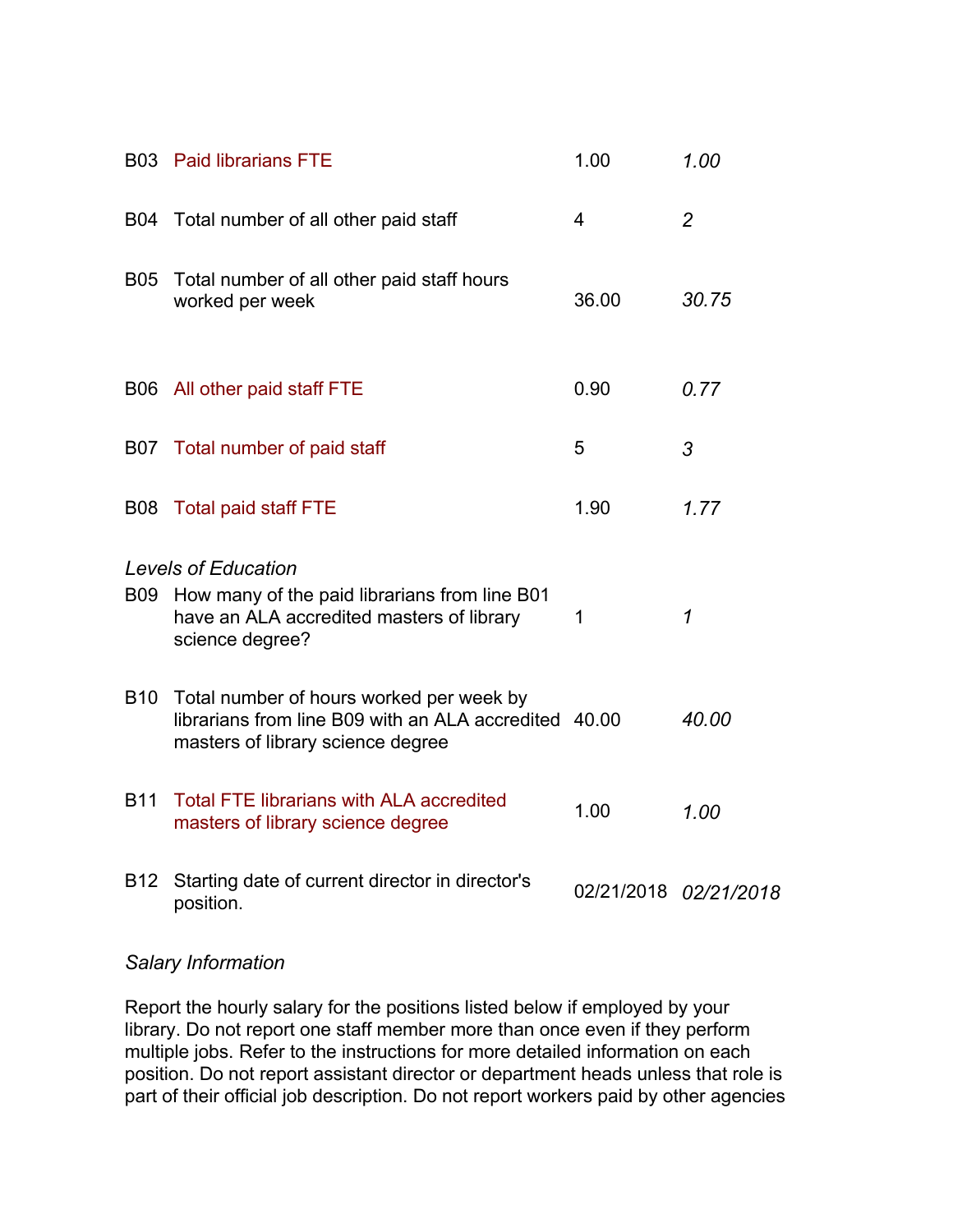such as Green Thumb employees or work study students. Do not report workers hired through a cleaning or landscape business. Only report janitorial/building maintenance staff if they are an employee of the library. Report hourly salary amounts as of June 30, 2021. B13 Hourly salary of the director \$21.80 *\$21.80* **Federal:** \*the year before should have been \$20.96 for 19/20. B14 Hourly salary of assistant director \$0.00 *\$0.00* B15 Hourly average salary of department heads \$0.00 *\$0.00* B16 Hourly salary of the children's librarians  $$0.00$   $$0.00$ B17 Hourly average salary of library clerks \$9.22 *\$9.55* B18 Hourly average salary of shelvers or pages \$0.00 *\$0.00* B19 Hourly average salary of janitorial or building maintenance employees<br>maintenance employees

# **Section C - Capital Income and Expenditures**

Capital income is intended to pay for large one-time library purchases. This section should not reflect any income or expenditure used for the regular operations of the library. If your library had any major one-time capital expenditures during FY21 report them in this section. Otherwise, skip to section D.

*For Capital Income and Expenditures*

*Show all sources of capital funds for FY21 (July 1, 2020 - June 30, 2021).*

If your library does not receive capital income from a source, enter a 0 (zero).

If your library receives capital income from a source, but the amount is unknown, enter N/A.

Report all capital income and expenditures in whole dollars only. Round to the nearest dollar.

*For Capital Income*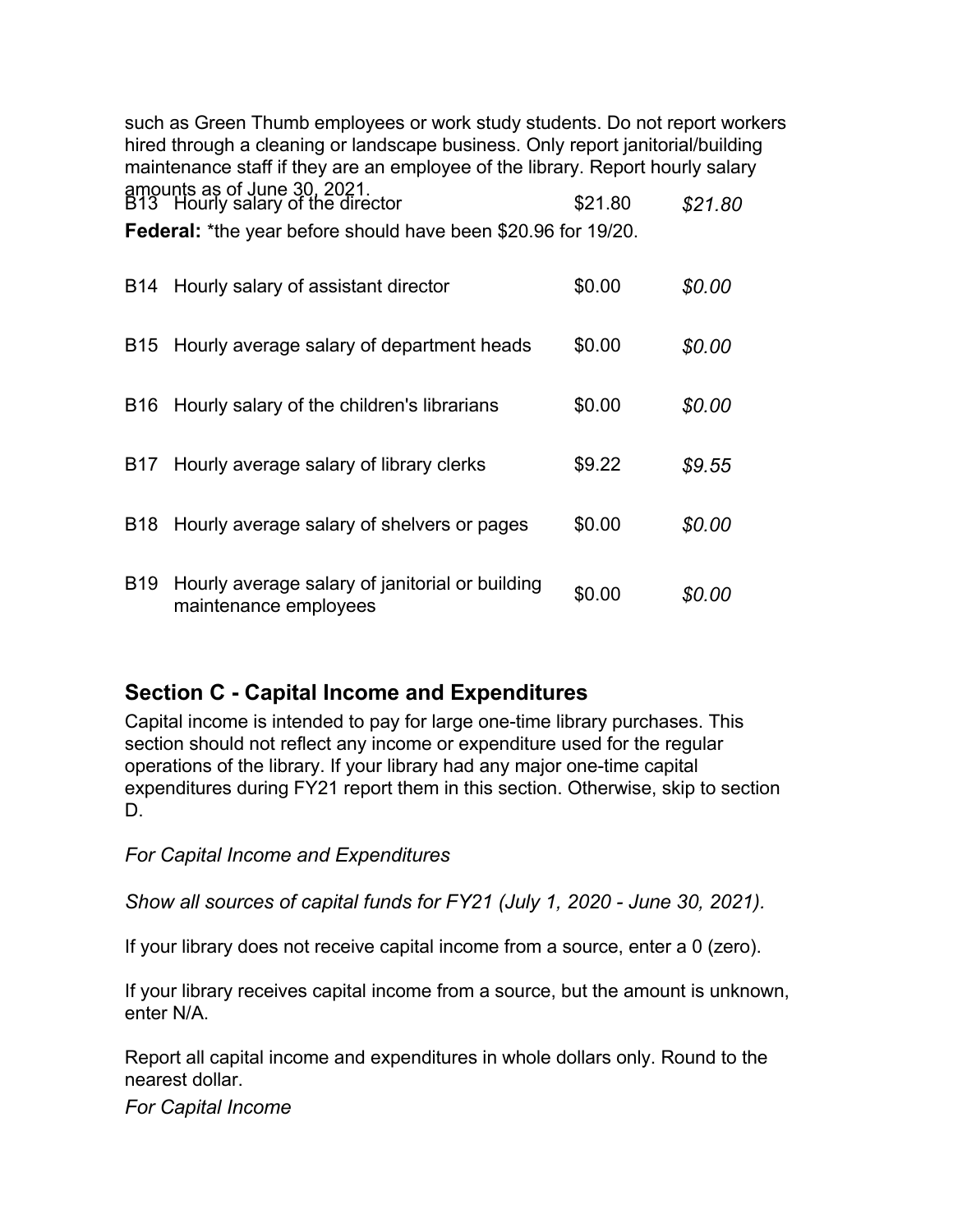Report all income for major capital expenditures, by source of income. Include funds received for:

- Site acquisition
- New buildings, additions to buildings, or renovation of library buildings
- Furnishings, equipment, and initial collections for new buildings, additions, or renovations
- Major building updates or repairs including roof, painting, carpeting, furnace, central air, etc.
- New computer hardware and software used to support library operations, link to networks, or run information products
- Replacement and repair of existing furnishings and equipment
- New vehicles
- Other major one-time projects

### DO NOT REPORT INCOME FOR:

- Regular purchase of library materials Report in section D
- Payments for regular operating costs such as utilities, insurance, etc. Report in section D
- Investments for capital appreciation
- Income passed through to another agency
- Funds unspent in the previous fiscal year (e.g., carryover).

Did your library have any major one-time capital projects in FY21?

NO - Skip to section D. YES - check the box and click the SAVE button to display questions C01 - C06. No No

*Capital Income*

*Capital Expenditures*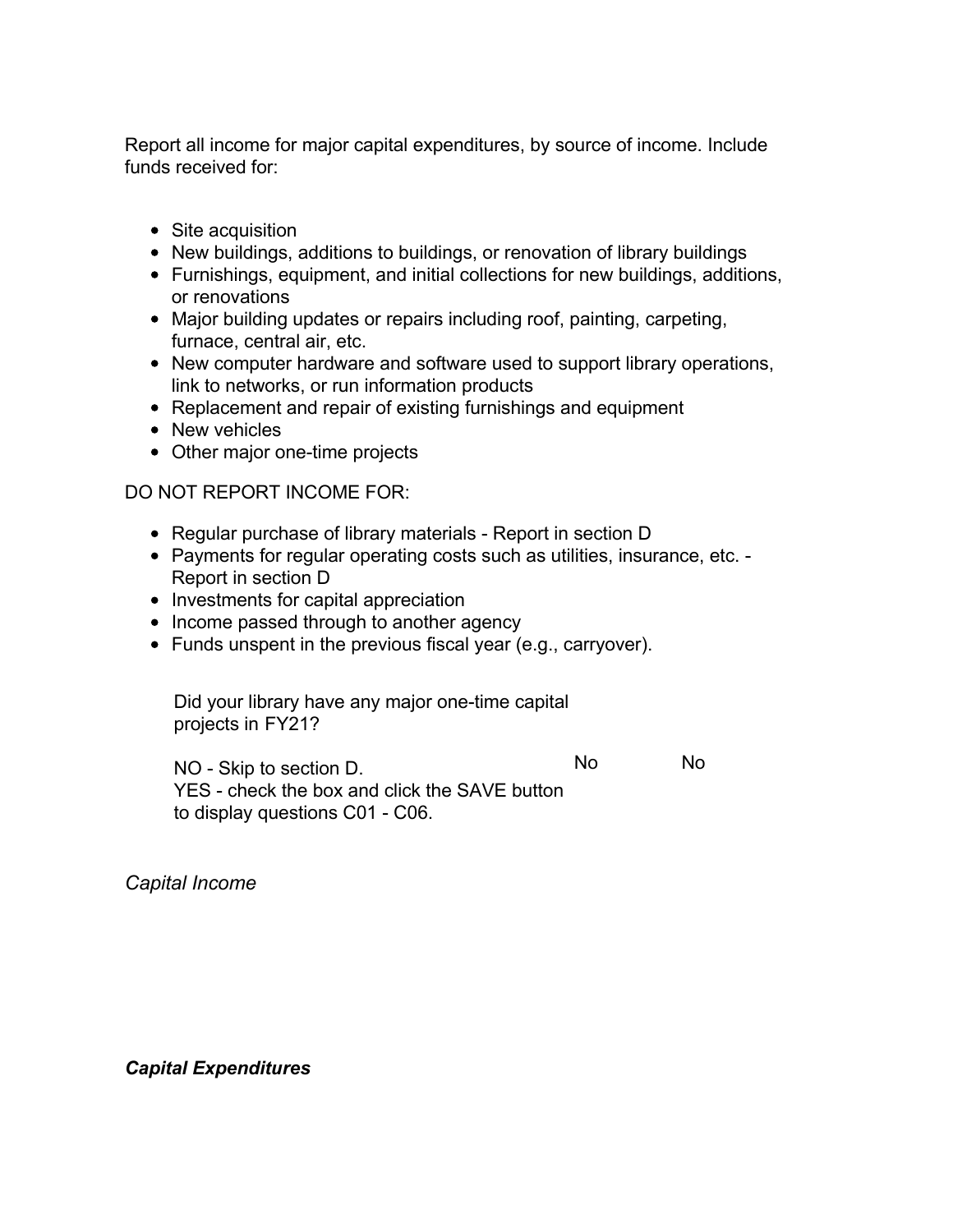# **Section D - Operating Income and Expenditures**

OPERATING INCOME

Operating income covers the current and recurrent costs necessary to support the provision of library services. Report income used for operating expenditures by source. Include federal, state, local, and non-governmental income.

REPORT ALL SOURCES OF FUNDS FOR FY21 (JULY 1, 2020 - JUNE 30, 2021).

- If your library does not receive operating income from a source enter a 0 (zero)
- If your library receives operating income from a source, but the amount is unknown, enter N/A
- Report all income in whole dollars only. Round to the nearest dollar

## DO NOT REPORT

- Income for capital expenditures as reported in Section C
- Contributions to endowments
- Income passed through to another agency
- Funds unspent in the previous fiscal year carryover
- The value of any contributed or in-kind services
- The value of any non-monetary gifts and donations
- E-Rate discounts as income

## *Total Governmental Operating Income*

| D01              | City income received from the city's general<br>fund (exclude income from special levies)                        | \$43,377 | \$45,881 |
|------------------|------------------------------------------------------------------------------------------------------------------|----------|----------|
|                  | D02 City income received from special levies                                                                     | \$14,108 | \$13,112 |
| D <sub>0</sub> 3 | County income received from all counties                                                                         | \$25,567 | \$29,180 |
| D <sub>04</sub>  | Income received from contracting cities in lowa.<br>Do not report income from your own city on this \$0<br>line. |          | \$0      |
| D05              | Other governmental income received                                                                               |          |          |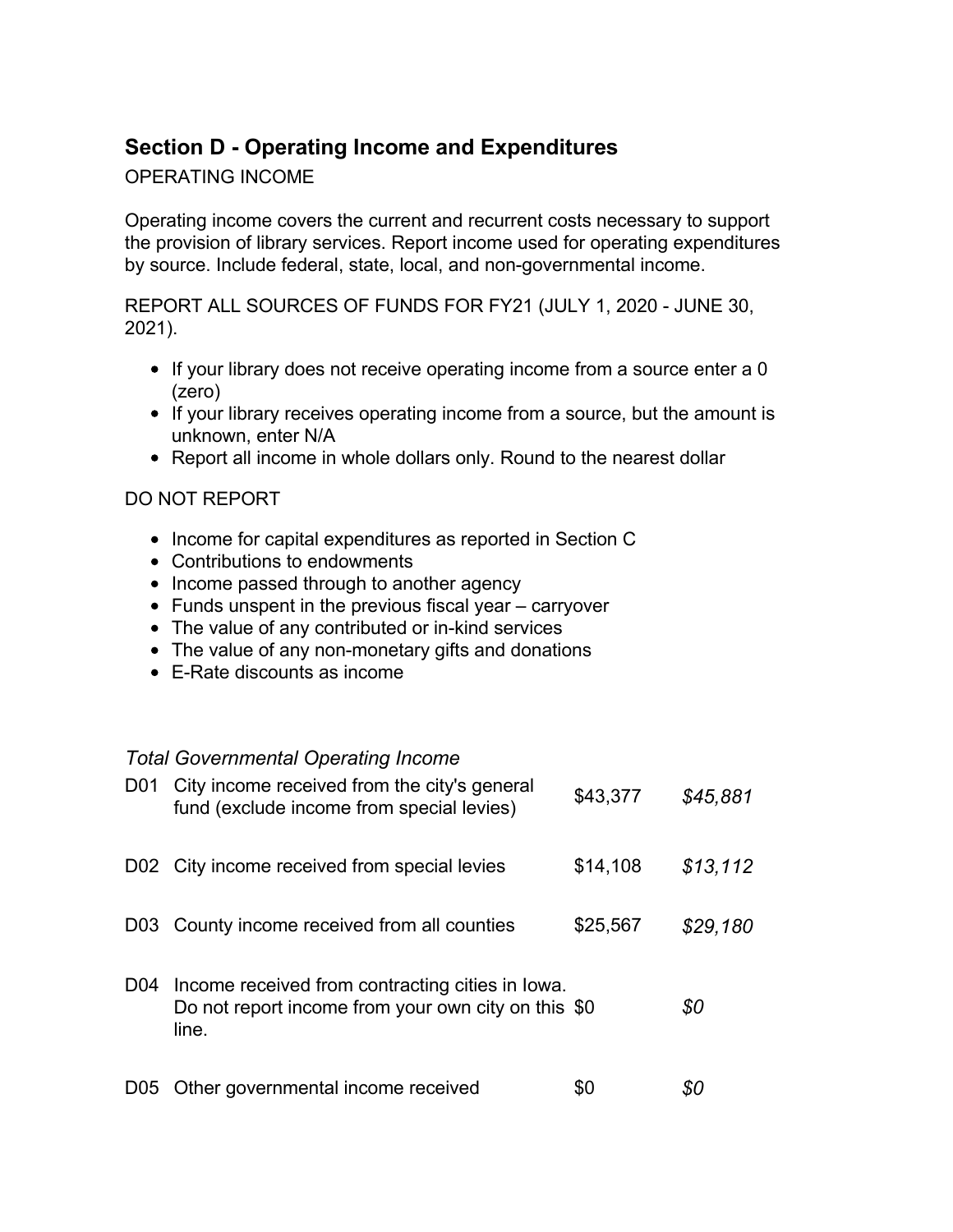| D06             | Total local government operating income<br>received                                                                                                                           | \$83,052  | \$88,173  |
|-----------------|-------------------------------------------------------------------------------------------------------------------------------------------------------------------------------|-----------|-----------|
|                 | D07 State income received from the State Library of<br>Iowa (Enrich Iowa - Direct State Aid, Open<br>Access, ILL Reimbursement) Prefilled and<br>locked by the State Library. | \$2,676   | \$2,244   |
| D08             | Other income received from the State of Iowa                                                                                                                                  | \$85      | \$0       |
| D09             | Total state government operating income<br>received                                                                                                                           | \$2,761   | \$2,244   |
|                 | D10 Total federal government income received                                                                                                                                  | \$0       | \$0       |
|                 | <b>Non-Governmental Operating Income</b>                                                                                                                                      |           |           |
|                 | D11 Total non-governmental grants received                                                                                                                                    | \$2,676   | \$0       |
|                 | D12 Endowments and gifts received (only report if<br>money was spent in FY21)                                                                                                 | \$714     | \$458     |
|                 | D13 Fines and/or fees received                                                                                                                                                | \$2,771   | \$1,832   |
| D14             | Other income received                                                                                                                                                         | \$9,167   | \$11,823  |
| D <sub>15</sub> | Total non-governmental operating income<br>received                                                                                                                           | \$15,328  | \$14, 113 |
|                 | <b>Total Operating Income</b>                                                                                                                                                 |           |           |
| D16             | Total operating income received                                                                                                                                               | \$101,141 | \$104,530 |

#### OPERATING EXPENDITURES

Operating expenditures are the current and recurrent costs necessary to support the provision of library services. Significant costs, especially benefits and salaries, that are paid by other taxing agencies (government agencies with the authority to levy taxes) "on behalf of" the library may be included if the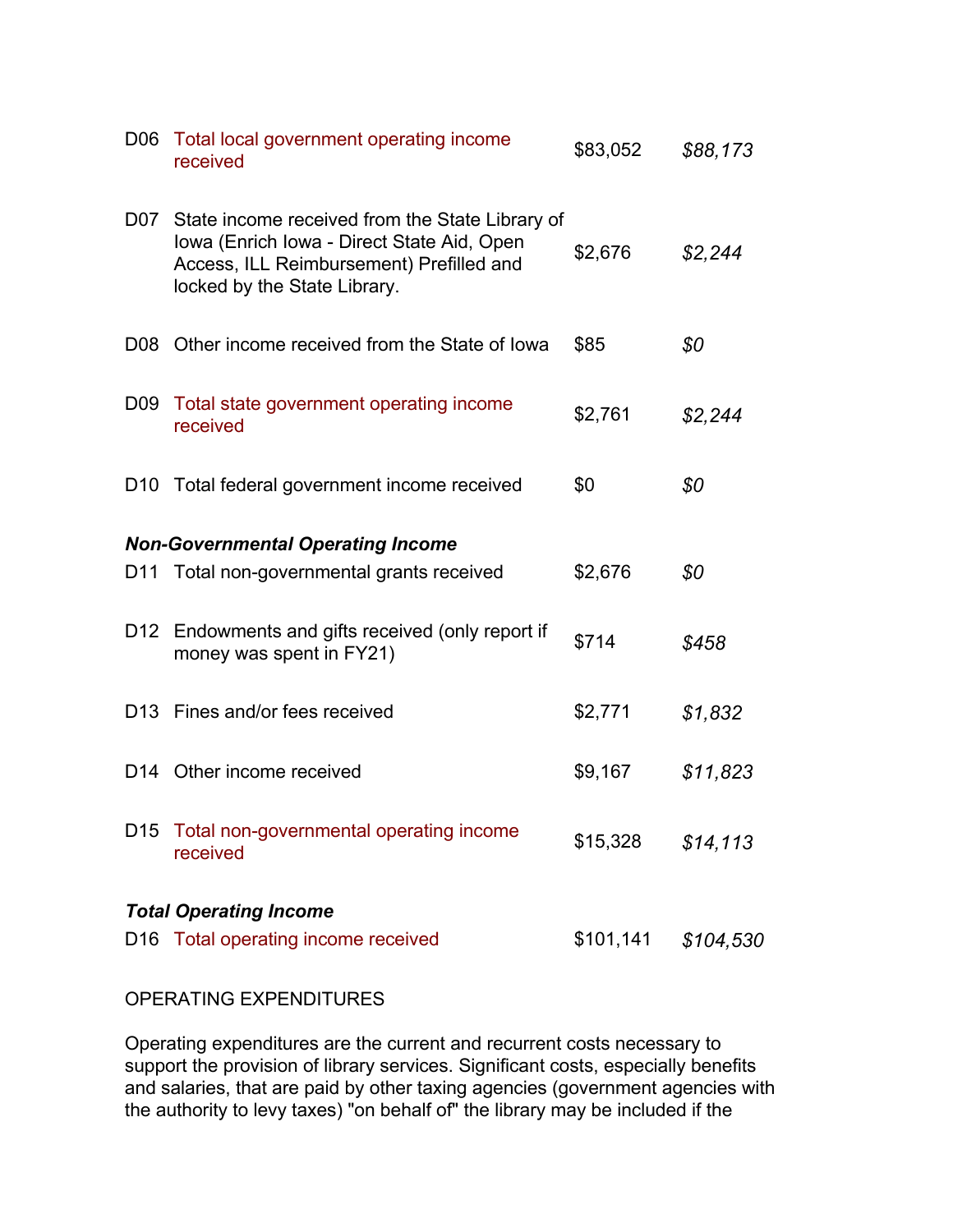information is available. Only such funds that are supported by expenditure documents (such as invoices, contracts, payroll records, etc.) at the point of disbursement should be included.

REPORT ALL EXPENDITURES INCLUDING GRANTS AND COOPERATIVE ARRANGEMENTS.

- If your library does not expend operating funds for an item, enter a 0 (zero)
- If your library expends operating funds for an item, but the amount is unknown, enter N/A
- To ensure accurate reporting, consult your business officer or city clerk regarding this section
- Report only money expended during FY21 (July 1, 2020 June 30, 2021), regardless of when the money may have been received
- Report all expenditures as whole dollars only. Round fractions to the nearest whole dollar

## DO NOT REPORT

- The value of free items
- Estimated Costs
- Capital expenditures as reported in Section C
- E-Rate discounts as expenditures

| D17 Total salaries and wages expenditures (before | \$58,862 | \$58,036 |
|---------------------------------------------------|----------|----------|
| deductions)                                       |          |          |

D18 Total employee benefits expenditures (health insurance, Social Security tax, retirement, etc.) This amount cannot be \$0. If you are unsure of benefits amount, report N/A. \$15,907 *\$14,253*

D19 Total staff expenditures \$74,769 *\$72,289*

- D20 Print physical collection expenditures \$11,175 *\$9,165*
- D21 Audio physical collection expenditures -- All physical formats, including tape, CDs, etc. Do not report downloadable expenditures on this line. \$97 *\$11*
- D22 Video physical collection expenditures -- All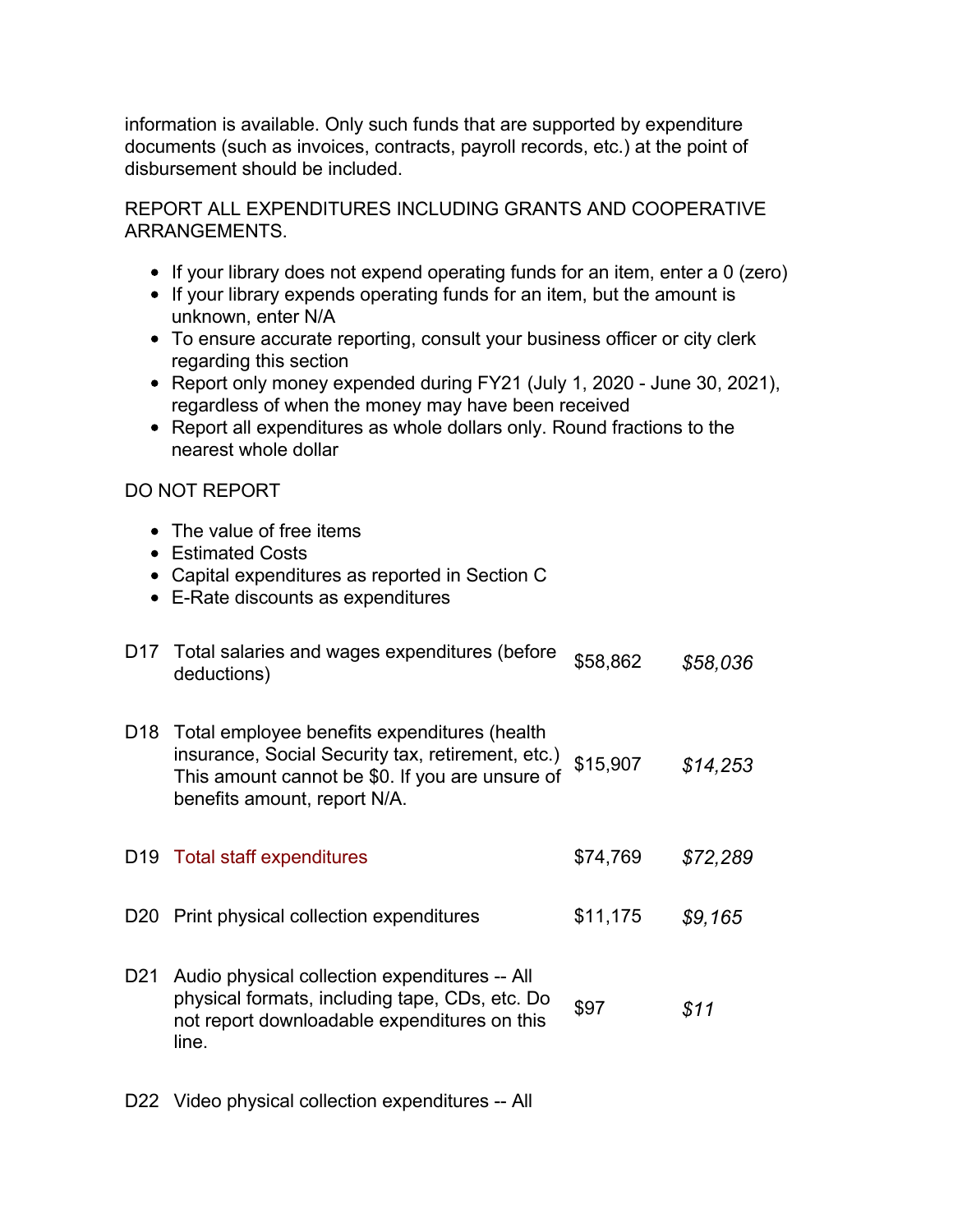|                 | physical formats, including tape, Blu-Ray, DVD, \$353<br>etc. Do not report downloadable expenditures<br>on this line.                  |          | \$782   |
|-----------------|-----------------------------------------------------------------------------------------------------------------------------------------|----------|---------|
| D23             | Other physical collection expenditures for any<br>materials not listed above (puzzles, art prints,<br>puppets, cake pans, etc.)         | \$0      | \$0     |
|                 | D24 Total physical non-print collection expenditures \$450                                                                              |          | \$793   |
|                 | D25 Total physical collection expenditures                                                                                              | \$11,625 | \$9,958 |
| D <sub>26</sub> | Bridges e-book collection expenditures. Report<br>Bridges e-book expenditures only. Prefilled and \$275<br>locked by the State Library. |          | \$254   |
|                 | D27 All other e-book collection expenditures. Report so<br>Advantage e-book expenditures on this line.                                  |          | \$0     |
|                 | D28 Total e-book collection expenditures                                                                                                | \$275    | \$254   |
| D <sub>29</sub> | Bridges downloadable audio collection<br>expenditures. Report Bridges expenditures<br>only. Prefilled and locked by the State Library.  | \$275    | \$254   |
|                 | D30 All other downloadable audio collection<br>expenditures. Report Advantage downloadable \$0<br>audio expenditures on this line.      |          | \$0     |
| D31             | Total downloadable audio collection<br>expenditures                                                                                     | \$275    | \$254   |
| D32             | Bridges downloadable video collection<br>expenditures. Report Bridges expenditures<br>only. Prefilled and locked by the State Library.  | \$6      | \$10    |
| D <sub>33</sub> | All other downloadable video collection<br>expenditures. Report Advantage downloadable \$0                                              |          | \$0     |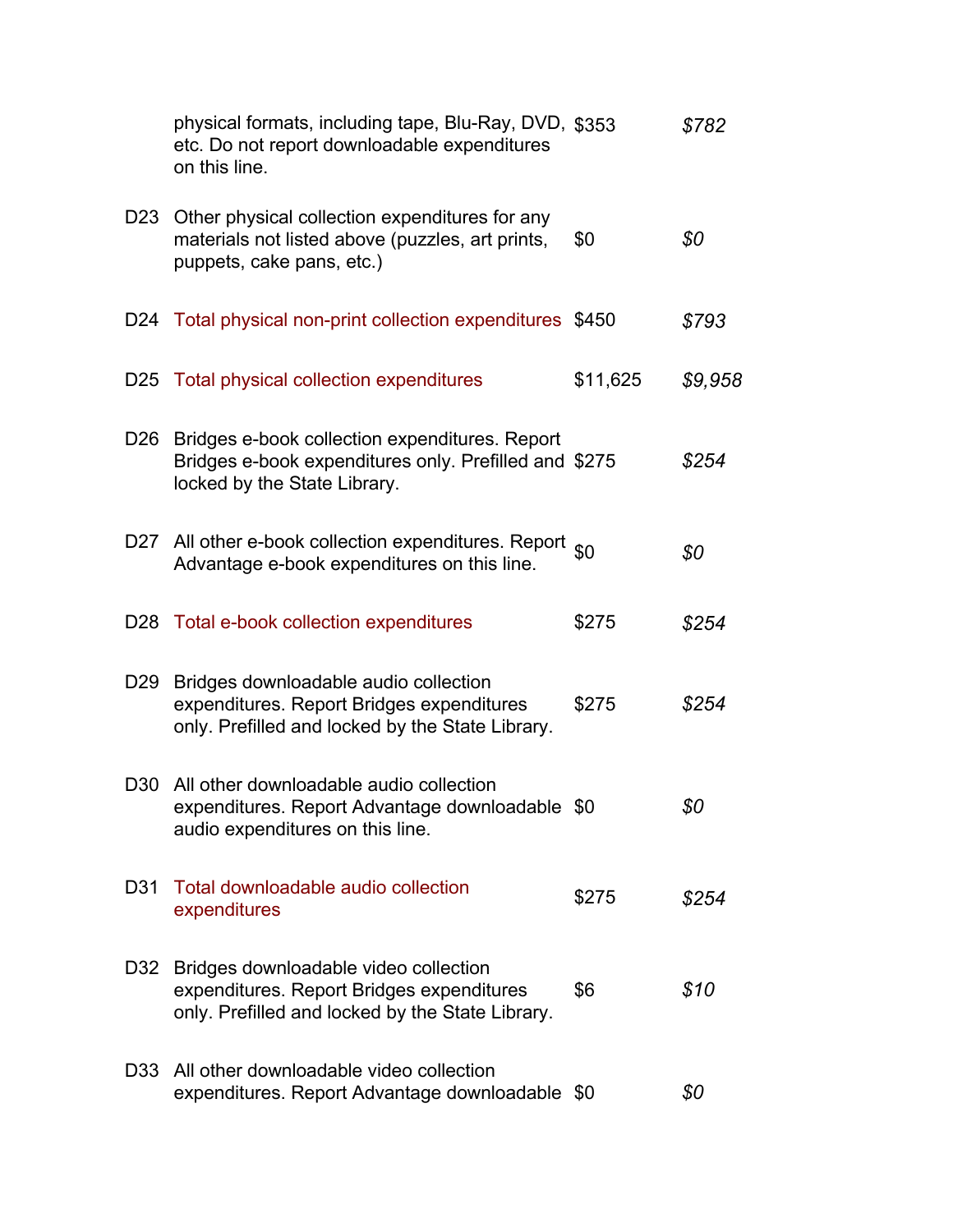video expenditures on this line.

|                 | D34 Total downloadable video collection<br>expenditures                                                                                                                                                          | \$6       | \$10      |
|-----------------|------------------------------------------------------------------------------------------------------------------------------------------------------------------------------------------------------------------|-----------|-----------|
| D35             | Gale, Credo, Transparent Languages, and<br>Bridges Magazine expenditures. Prefilled and<br>locked by the State Library.                                                                                          | \$118     | \$112     |
| D36             | All other Electronic Information collection<br>expenditures. Do not report expenditures for<br>products subsidized or managed by the State<br>Library such as Gale, Credo, Transparent<br>Languages, or Bridges. | \$0       | \$0       |
| D37             | <b>Total Electronic Information collection</b><br>expenditures                                                                                                                                                   | \$118     | \$112     |
| D <sub>38</sub> | <b>Total downloadable and Electronic Information</b><br>collection expenditures                                                                                                                                  | \$674     | \$630     |
| D39             | <b>Total collection expenditures</b>                                                                                                                                                                             | \$12,299  | \$10,588  |
|                 | D40 All other operating expenditures (phone, lights,<br>heating, cooling, Internet access, insurance,<br>$etc.$ )                                                                                                | \$14,073  | \$21,653  |
| D41             | Total of all operating expenditures                                                                                                                                                                              | \$101,141 | \$104,530 |

## **Section E - Library Collection**

NUMBER HELD AT START OF YEAR - The number of items owned by the library at the start of the fiscal year (July 1, 2020).

NUMBER ADDED DURING FISCAL YEAR - The number of items added to the collection during the fiscal year whether through purchase or donation.

WITHDRAWN DURING FISCAL YEAR - The number of items weeded, lost, or removed for any other reason during the fiscal year.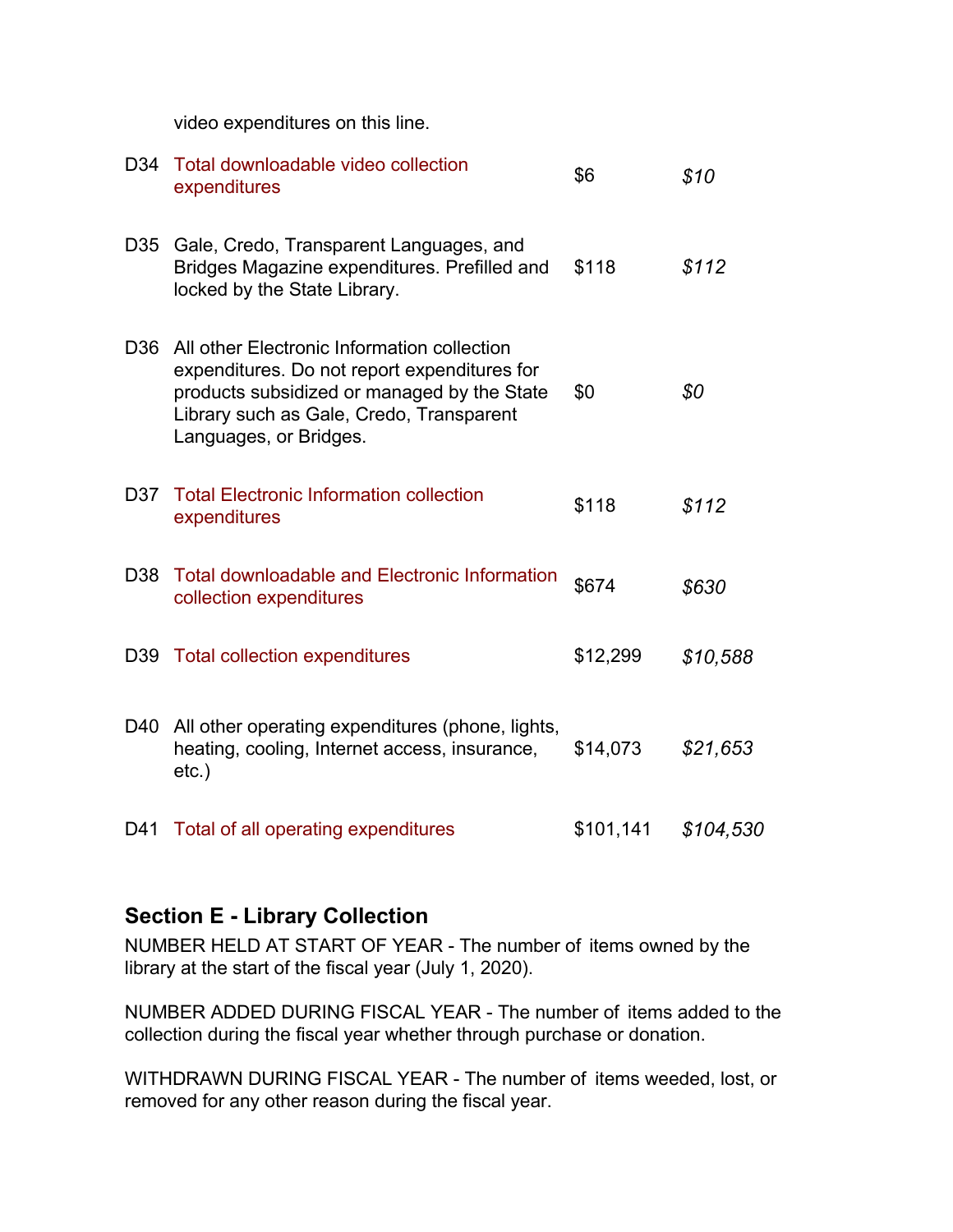|                 | NUMBER HELD AT END OF YEAR - The number of items owned by the library                                                        |                |        |
|-----------------|------------------------------------------------------------------------------------------------------------------------------|----------------|--------|
|                 | at the end of the fiscal year (June 30, 2021).<br>E01 Printed books (# of items), held at start of year                      | 13,671         | 13,090 |
|                 | E02 Printed books (# of items), added during year                                                                            | 757            | 655    |
| E <sub>03</sub> | Printed books (# of items), withdrawn during<br>year                                                                         | 1,225          | 74     |
|                 | E04 Printed books (# of items), held at end of year                                                                          | 13,203         | 13,671 |
| E05             | Bridges e-books, held at end of year. Prefilled<br>and locked by the State Library.                                          | 57,638         | 59781  |
| E06             | All other e-books held at end of year. Do not<br>report Bridges or Freegal downloads here.<br>Include Advantage titles here. | 0              | 0      |
|                 | E07 Total e-books held at end of year                                                                                        | 57,638         | 59,781 |
| E <sub>08</sub> | Total books (print and e-books), held at end of<br>year.                                                                     | 70,841         | 73,452 |
| E09             | Audio materials (# of physical items), held at<br>start of year                                                              | 316            | 310    |
| E <sub>10</sub> | Audio materials (# of physical items), added<br>during year                                                                  | $\overline{7}$ | 6      |
| E11             | Audio materials (# of physical items), withdrawn $_1$<br>during year                                                         |                | 0      |
| E12             | Audio materials (# of physical items), held at<br>end of year                                                                | 322            | 316    |

E13 Bridges downloadable audio materials, held at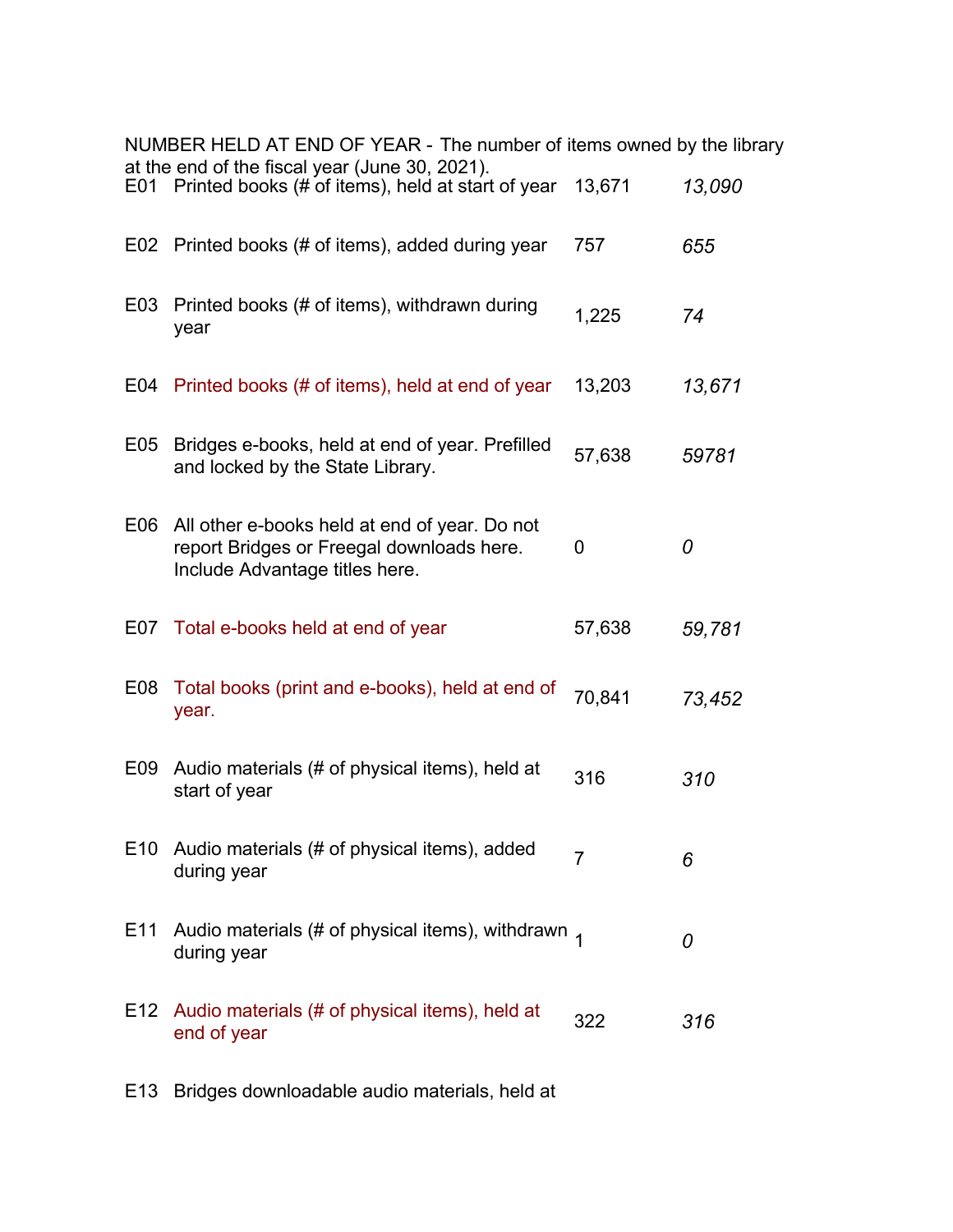|                 | end of year. Prefilled and locked by State<br>Library.                                                                                             | 31,079 | 27368  |
|-----------------|----------------------------------------------------------------------------------------------------------------------------------------------------|--------|--------|
| E14             | All other downloadable audio materials, held at<br>end of year. Do not report Bridges or Freegal<br>downloads here. Include Advantage titles here. | 0      | 0      |
| E <sub>15</sub> | Total downloadable audio materials, held at end 31,079<br>of year                                                                                  |        | 27,368 |
| E <sub>16</sub> | Total audio materials (physical and<br>downloadable), held at end of year.                                                                         | 31,401 | 27,684 |
| E17             | Video materials (# of physical items), held at<br>start of year                                                                                    | 874    | 815    |
| E <sub>18</sub> | Video materials (# of physical items), added<br>during year                                                                                        | 26     | 59     |
| E <sub>19</sub> | Video materials (# of physical items), withdrawn $167$<br>during year                                                                              |        | 0      |
| E20             | Video materials (# of physical items), held at<br>end of year                                                                                      | 733    | 874    |
| E21             | Bridges downloadable video materials, held at<br>end of year. Prefilled and locked by the State<br>Library                                         | 35     | 50     |
| E22             | All other downloadable video materials, held at<br>end of year. Do not report Bridges or Freegal<br>downloads here. Include Advantage titles here. | 0      | 0      |
| E23             | Total Downloadable video materials, held at<br>end of year                                                                                         | 35     | 50     |
| E24             | Total video materials (physical and<br>downloadable), held at end of year                                                                          | 768    | 924    |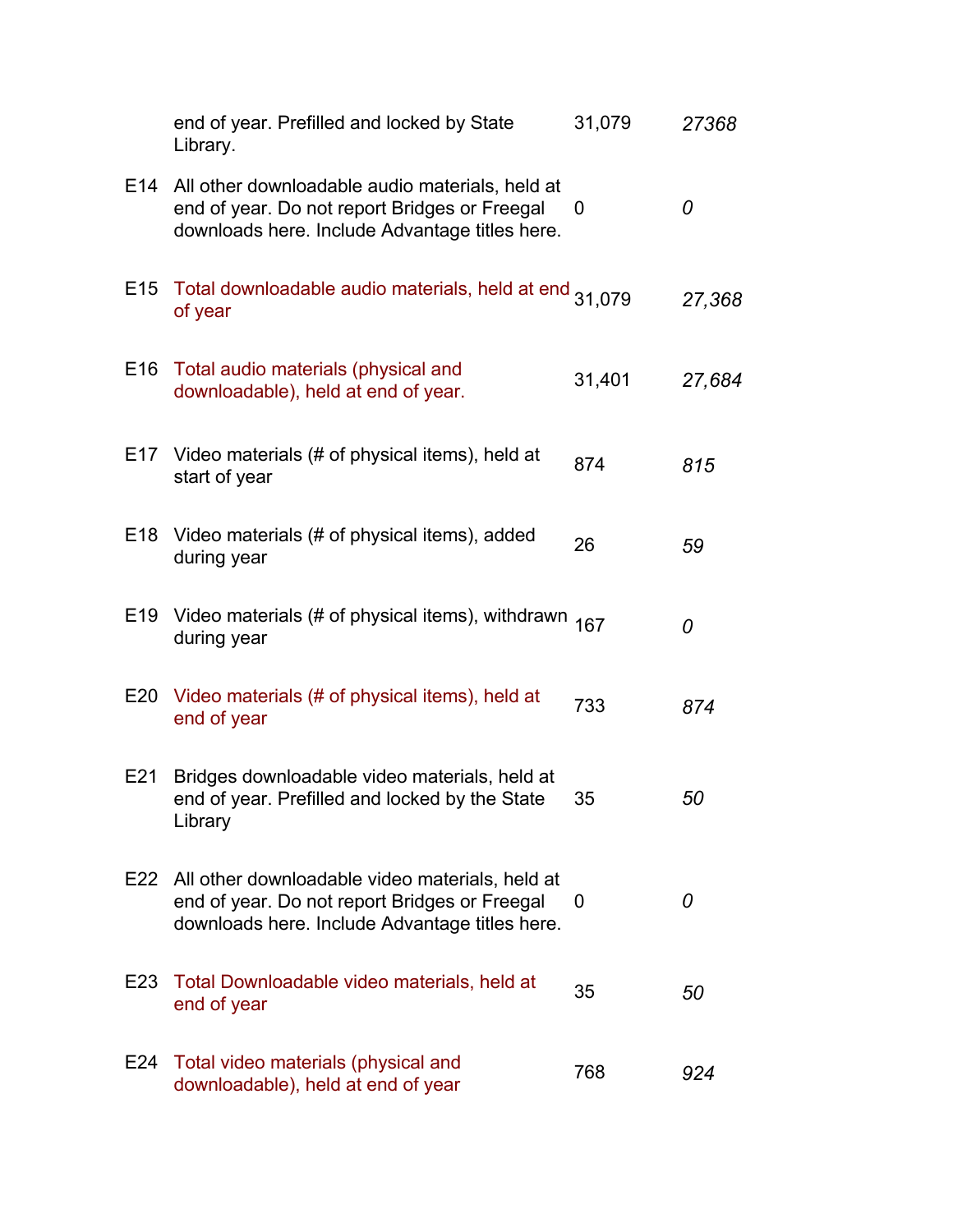| E25 | Other library materials (# of physical items),<br>held at start of year | 108     | 110            |
|-----|-------------------------------------------------------------------------|---------|----------------|
| E26 | Other library materials (# of physical items),<br>added during year     | 17      | 0              |
| E27 | Other library materials (# of physical items),<br>withdrawn during year | 5       | $\overline{2}$ |
| E28 | Other library materials (# of physical items),<br>held at end of year   | 120     | 108            |
| E29 | Total physical items, held at start of year                             | 14,969  | 14,325         |
| E30 | Total physical items, added during year                                 | 807     | 720            |
| E31 | Total physical items, withdrawn during year                             | 1,398   | 76             |
|     | E32 Total physical items, held at end of year                           | 14,378  | 14,969         |
| E33 | Total downloadable items, held at end of year                           | 88,752  | 87,199         |
| E34 | Total physical and downloadable items, held at<br>end of year           | 103,130 | 102,168        |

#### *Licensed Databases*

Refer to the State Library of Iowa's website to determine how databases and other electronic resources are counted. <https://www.statelibraryofiowa.gov/index.php/libraries/search/survey/elecresfy21> E35 Number of licensed databases funded locally or

- by other non-state funded cooperative agreements (or consortia) within the state or region. 1 *1*
- E36 Number of licensed databases funded by the state government or The State Library of Iowa.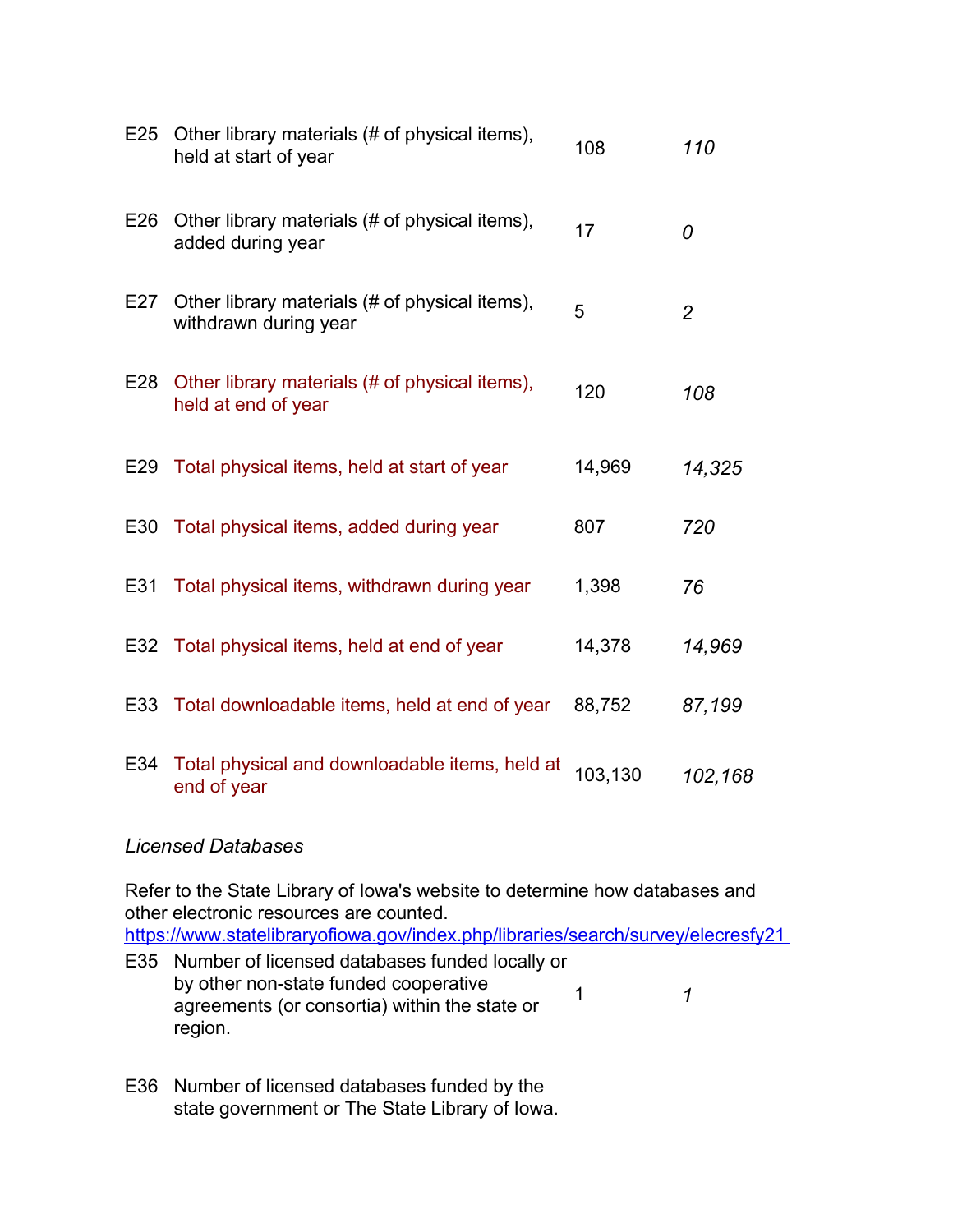| Count Gale as 41, Credo Reference as 1,           |    |
|---------------------------------------------------|----|
| Chilton Library as 1, Transparent Languages as 45 | 45 |
| 1, and Brainfuse as 1. Maximum amount for this    |    |
| line is 45. Prefilled and locked by the State     |    |
| Library.                                          |    |
|                                                   |    |

E37 Total licensed databases 46 *46*

## **Section F - Circulation**

Report circulation for FY21 (July 1, 2020 to June 30, 2021). Circulation should only be counted for items checked out of the library's collection for use outside of the library, including renewals. DO NOT count automatic renewals as circulation. DO NOT count in-house use or computer use as circulation. *COVID-19 Note: make sure to report items checked out through curb-side service as circulation.*

#### *Circulation Transactions of Physical Items*

| F <sub>0</sub> 1 | <b>Adult books</b>                                                                                                                                     | 3,102 | 3,199 |
|------------------|--------------------------------------------------------------------------------------------------------------------------------------------------------|-------|-------|
|                  | F02 Young adult books                                                                                                                                  | 327   | 356   |
| F <sub>0</sub> 3 | Children's books                                                                                                                                       | 5,096 | 3,190 |
| F04              | Video recordings (physical formats)                                                                                                                    | 765   | 812   |
|                  | F05 Audio recordings (physical formats)                                                                                                                | 76    | 110   |
| F06              | Serials (physical formats)                                                                                                                             | 95    | 34    |
| F07              | All other physical items (CD-ROM based<br>products, puzzles, art prints, pamphlets, cake<br>pans, puppets, WiFi Hotspots, tools, video<br>games, etc.) | 10    | 28    |
| F <sub>0</sub> 8 | Total PHYSICAL circulation by material type                                                                                                            | 9,471 | 7,729 |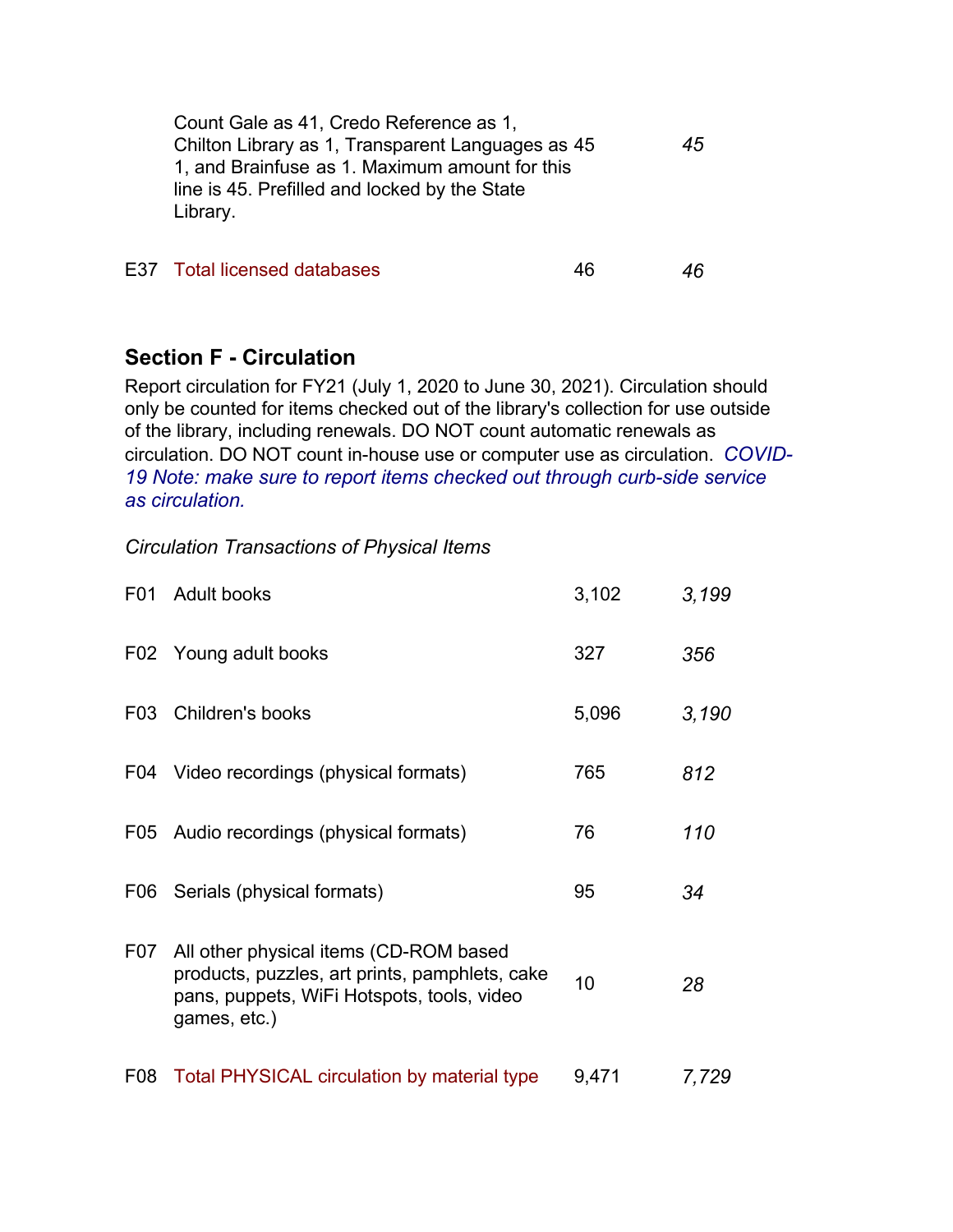Lines F09 and F10 should be reported as individual counts. They do not need to add up to a total. These counts are part of the physical total as reported on line F08. Do not count electronic use for lines F09 or F10.

| F09             | Circulation of physical items to the rural<br>population of your own county:                                               | 1,861    | 1,080          |
|-----------------|----------------------------------------------------------------------------------------------------------------------------|----------|----------------|
| F <sub>10</sub> | Total physical circulation of all materials<br>cataloged as "children's"                                                   | 5,448    | 3,420          |
|                 | Use of Downloadable Material                                                                                               |          |                |
| F <sub>11</sub> | Bridges e-books, including use of Advantage<br>titles. Prefilled and locked by the State Library.                          | 571      | 443            |
|                 | F12 All other e-books                                                                                                      | 0        | 0              |
| F <sub>13</sub> | Total use of e-books                                                                                                       | 571      | 443            |
| F14             | Bridges downloadable video recordings,<br>including use of Advantage titles. Prefilled and<br>locked by the State Library. | 2        | $\overline{2}$ |
| F <sub>15</sub> | All other downloadable video recordings - do<br>not include Freegal or similar.                                            | $\Omega$ | 0              |
| F <sub>16</sub> | Total use of downloadable video recordings                                                                                 | 2        | 2              |
| F <sub>17</sub> | Bridges downloadable audio recordings,<br>including use of Advantage titles. Prefilled and<br>locked by the State Library. | 1,291    | 1213           |
| F <sub>18</sub> | All other downloadable audio recordings - do<br>not include Freegal or similar.                                            | 0        | 0              |
| F <sub>19</sub> | Total use of downloadable audio recordings                                                                                 | 1,291    | 1,213          |
|                 |                                                                                                                            |          |                |

F20 Bridges electronic serials - including use of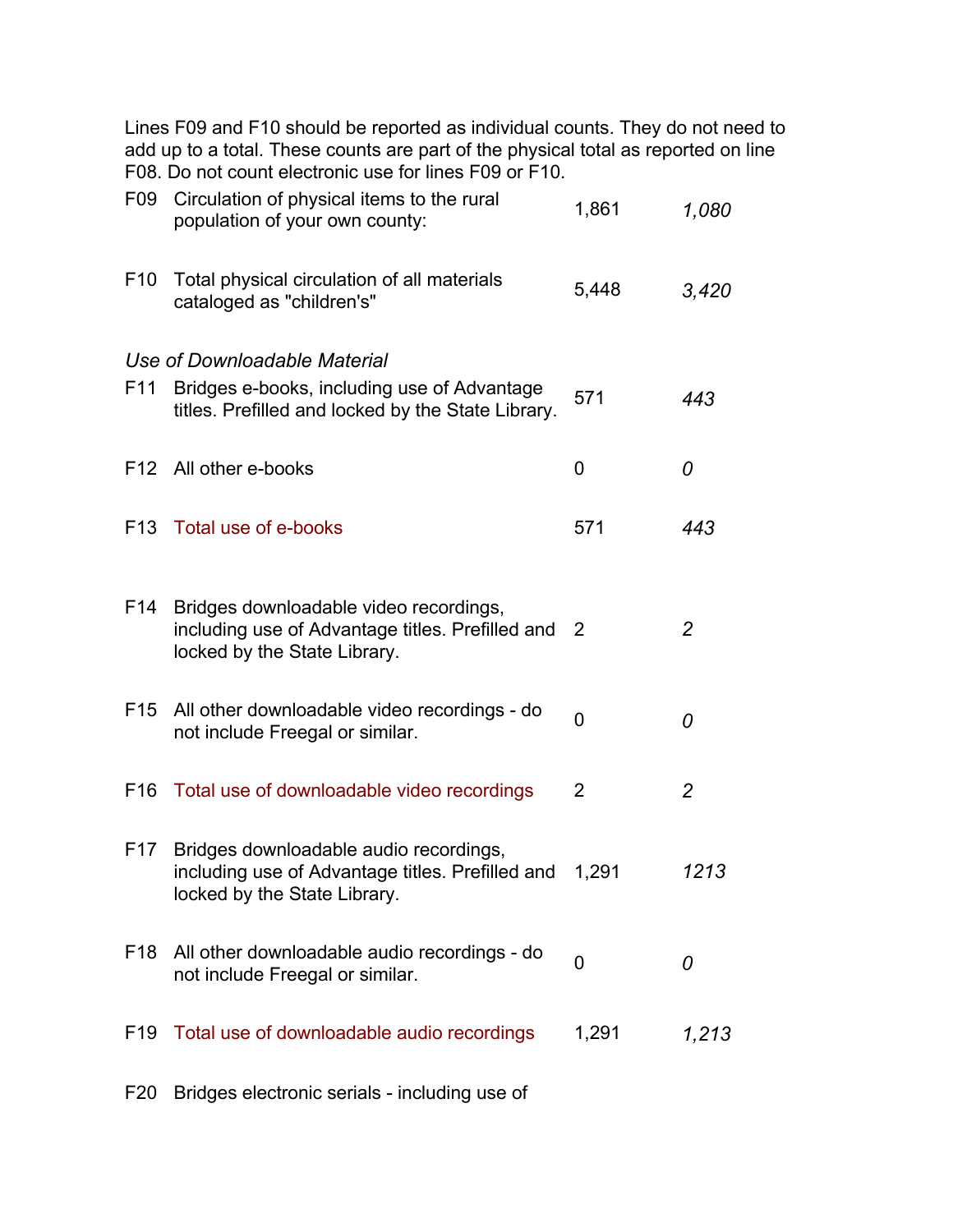|                 | Advantage titles. Prefilled and locked by the<br>State Library.                                                                                                                                                                                              | 11       | 9     |
|-----------------|--------------------------------------------------------------------------------------------------------------------------------------------------------------------------------------------------------------------------------------------------------------|----------|-------|
| F21             | All other electronic serials - Include RB Digital<br>or similar.                                                                                                                                                                                             | $\Omega$ | 0     |
|                 | F22 Total use of electronic serials                                                                                                                                                                                                                          | 11       | 9     |
|                 | F23 Total use of downloadable materials                                                                                                                                                                                                                      | 1,875    | 1,667 |
|                 | Successful Retrieval of Electronic Information (Database Use)                                                                                                                                                                                                |          |       |
|                 | F24 Successful retrieval of Electronic Information<br>from Gale, Credo, Transparent Languages and<br>Brainfuse. This used to be called Licensed<br>database use. Prefilled and locked by the State<br>Library.                                               | O        | 23    |
| F25             | Successful retrieval of all other Electronic<br>Information funded locally or by other non-state<br>funded cooperative agreements. Do not count<br>users, sessions, website hits, or online catalog<br>use. This used to be called Licensed database<br>use. | 0        | 0     |
| F26             | <b>Total successful retrieval of Electronic</b><br>Information.                                                                                                                                                                                              | 0        | 23    |
|                 | <b>Circulation and Use Totals</b>                                                                                                                                                                                                                            |          |       |
| F <sub>27</sub> | <b>Total Circulation of physical and downloadable</b><br>materials (This is the same as Total circulation<br>by material type on previous year's surveys).                                                                                                   | 11,346   | 9,396 |
| F28             | <b>Total Electronic materials use (Total</b><br>downloadable use plus Total successful<br>retrieval of Electronic Information)                                                                                                                               | 1,875    | 1,690 |
| F <sub>29</sub> | <b>Total Collection use (Total circulation of</b><br>physical and downloadable items plus<br>successful retrieval of Electronic Information.                                                                                                                 | 11,346   | 9,419 |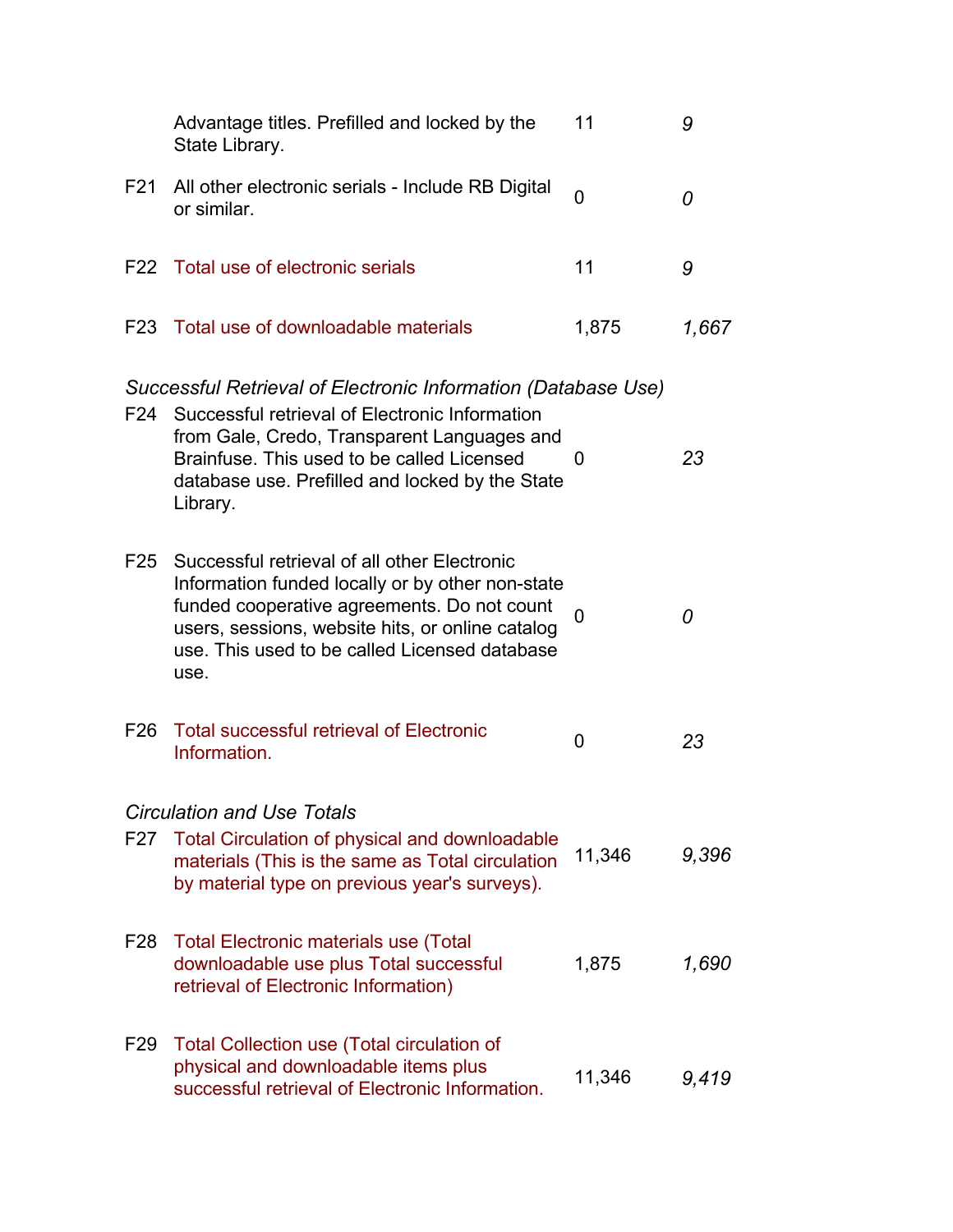#### This is not the total of  $F27 + F28$ ).

#### *Interlibrary Loan*

The State Library will automatically fill in data from the SILO ILL service. If your library only uses SILO for ILL, you can skip F30 to F35. Examples of other ILL services are OCLC or print forms.

| F30 | ILL Received from other libraries using the<br>SILO ILL service. Prefilled and locked by the<br>State Library.   | 255   | 277   |
|-----|------------------------------------------------------------------------------------------------------------------|-------|-------|
| F31 | ILL Received from other libraries using all other<br>ILL services. Do not report SILO ILL on this<br>line.       | 3     | 0     |
|     | F32 Total Interlibrary Loan received from other<br>libraries                                                     | 258   | 277   |
|     | F33 ILL Provided to other libraries using the SILO<br>ILL service. Prefilled and locked by the State<br>Library. | 113   | 157   |
|     | F34 ILL Provided to other libraries using all other ILL $_0$<br>services. Do not report SILO ILL on this line.   |       | 0     |
| F35 | Total Interlibrary Loan provided to other<br>libraries                                                           | 113   | 157   |
| F36 | Current total number of registered users as of<br>June 30, 2021                                                  | 1,277 | 1,101 |

# **Section G - Program Attendance and Other Services** *Program Attendance*

When reporting the number of programs, count the total number of events. A story time held once a week for a year is counted as 52, not as one.

When reporting attendees, count total number of attendees regardless of the age. A children's program attended by 10 children and 10 adults is counted as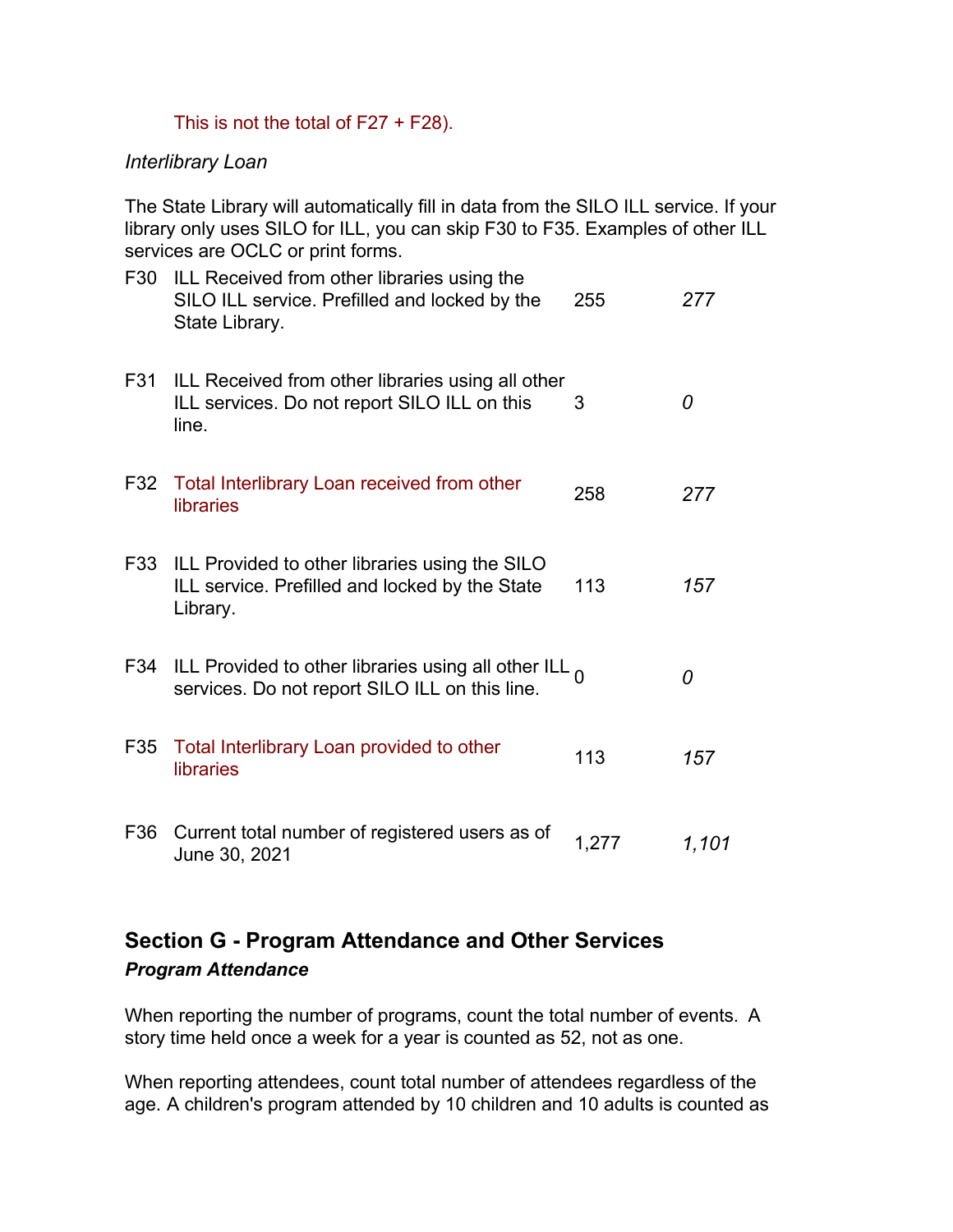20, not as 10.

Live, virtual programs are conducted via a Web conferencing or webinar platform during which a library staff member (or other party sponsored by the library) is presenting to or interacting with an audience in real-time. These are considered programs for survey purposes and should be added into programming counts as indicated below.

Recordings of program content include video or audio recordings created by a library staff person (or other party sponsored by the library) and posted to a video or audio hosting platform for the audience to view or list to on-demand. Do not include promotional or marketing content. Recordings of program content are counted separately as indicated below.

Programs designed for adults, families, cross generational, all-ages, etc. should be reported on lines G13 TO G18.

|     | G01 Total number of in-person library programs for<br>children                                                | 80             | 61  |
|-----|---------------------------------------------------------------------------------------------------------------|----------------|-----|
|     | G02 Total number of live virtual library programs for<br>children                                             | $\mathbf{B}$   | 0   |
|     | G03 Total number of library programs for children                                                             | 83             | 61  |
|     | G04 Total number of people attending in-person<br>library programs for children                               | 309            | 135 |
| G05 | Total number of people attending live virtual<br>programs for children                                        | $\overline{7}$ | 0   |
|     | G06 Total number of people attending library<br>programs for children                                         | 316            | 135 |
|     | <b>Federal:</b> June & July 2020 had no in person programming. June 2021 had a                                |                |     |
|     | LOT of in person programming.                                                                                 |                |     |
|     | <b>Local:</b> June & July 2020 had no in person programming. June 2021 had a LOT<br>of in person programming. |                |     |
|     |                                                                                                               |                |     |
| G07 | Total number of in-person library programs for<br>young adults                                                | $\Omega$       | 0   |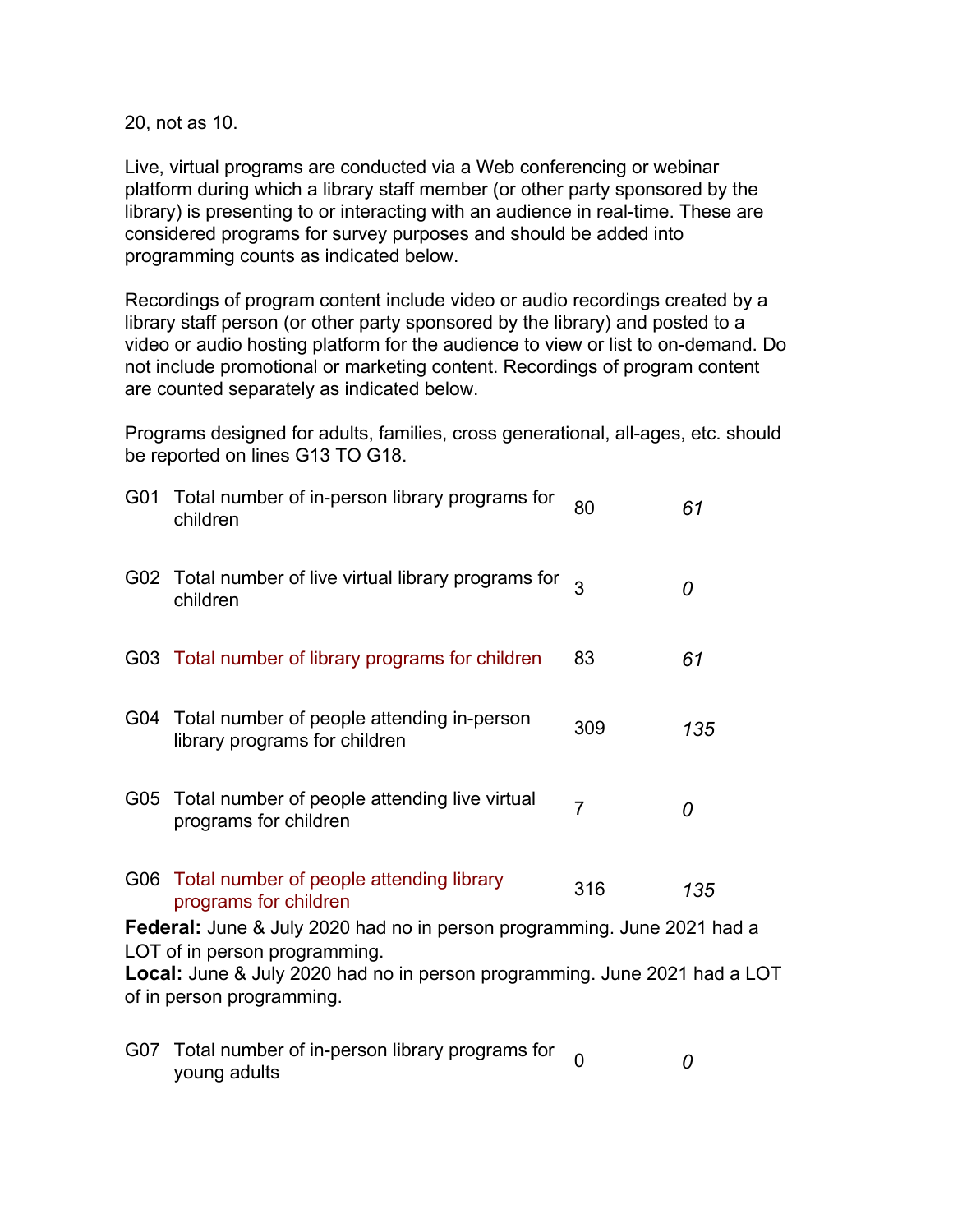|     | G08 Total number of live virtual programs for young<br>adults                             |                | 0              |
|-----|-------------------------------------------------------------------------------------------|----------------|----------------|
|     | G09 Total number of library programs for young<br>adults                                  | 0              | 0              |
|     | G10 Total number of people attending in-person<br>library programs for young adults       | $\Omega$       | 0              |
| G11 | Total number of people attending live virtual<br>programs for young adults                | $\overline{0}$ | 0              |
|     | G12 Total number of people attending library<br>programs for young adults                 | $\overline{0}$ | 0              |
|     | G13 Total number of in-person library programs for<br>adults, families, etc.              | 18             | $\overline{2}$ |
|     | G14 Total number of live virtual programs for adults, $_0$<br>families, etc.              |                | 0              |
|     | G15 Total number of library programs for adults,<br>families, etc.                        | 18             | 2              |
| G16 | Total number of people attending in-person<br>library programs for adults, families, etc. | 132            | 8              |
| G17 | Total number of people attending live virtual<br>programs for adults, families, etc.      | 0              | 0              |
|     | G18 Total number of people attending library<br>programs for adults, families, etc.       | 132            | 8              |
| G19 | Total number of library programs                                                          | 101            | 63             |
| G20 | Total number of people attending library<br>programs                                      | 448            | 143            |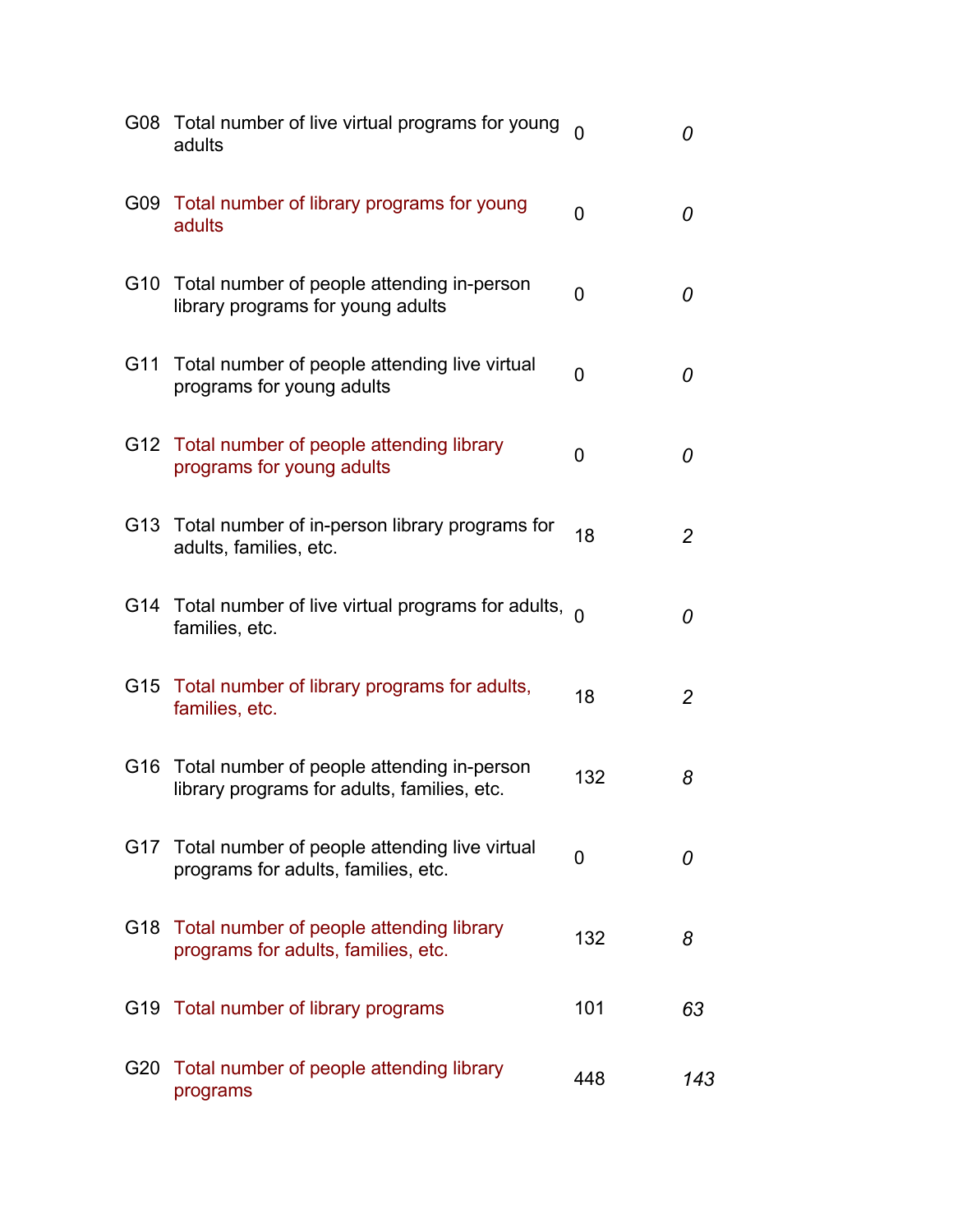| G21 | Total number of recordings of program content<br>for children                                                                                                                                              |                | 0      |
|-----|------------------------------------------------------------------------------------------------------------------------------------------------------------------------------------------------------------|----------------|--------|
|     | G22 Total number of recordings of program content<br>for young adults                                                                                                                                      |                | 0      |
|     | G23 Total number of recordings of program content<br>for adults, families, etc.                                                                                                                            |                | 0      |
|     | G24 Total number of recordings of program content 0                                                                                                                                                        |                | 0      |
|     | G25 Total number of views of program content<br>recordings for children                                                                                                                                    | 0              | 0      |
| G26 | Total number of views of program content<br>recordings for young adults                                                                                                                                    | $\overline{0}$ | 0      |
| G27 | Total number of views of program content<br>recordings for adults, families, etc.                                                                                                                          | $\overline{0}$ | 0      |
|     | G28 Total number of views of program content<br>recordings                                                                                                                                                 | 0              | 0      |
|     | <b>Other Services</b>                                                                                                                                                                                      |                |        |
| G29 | Door count annually - do not count curbside<br>delivery or other services provided while the<br>library is physically closed to the public as door<br>count                                                | 8,655          | 11,136 |
| G30 | Is annual door count based on an annual count<br>(i.e. with a door counter) or an annual estimate CT - Annual Annual<br>based on a typical week or weeks? Choose one Count<br>of the options listed below: |                | Count  |
|     | G31 Total number of reference transactions annually 2,244                                                                                                                                                  |                | 1,551  |
|     | G32 Is number of annual reference transactions                                                                                                                                                             | ES - Annual    |        |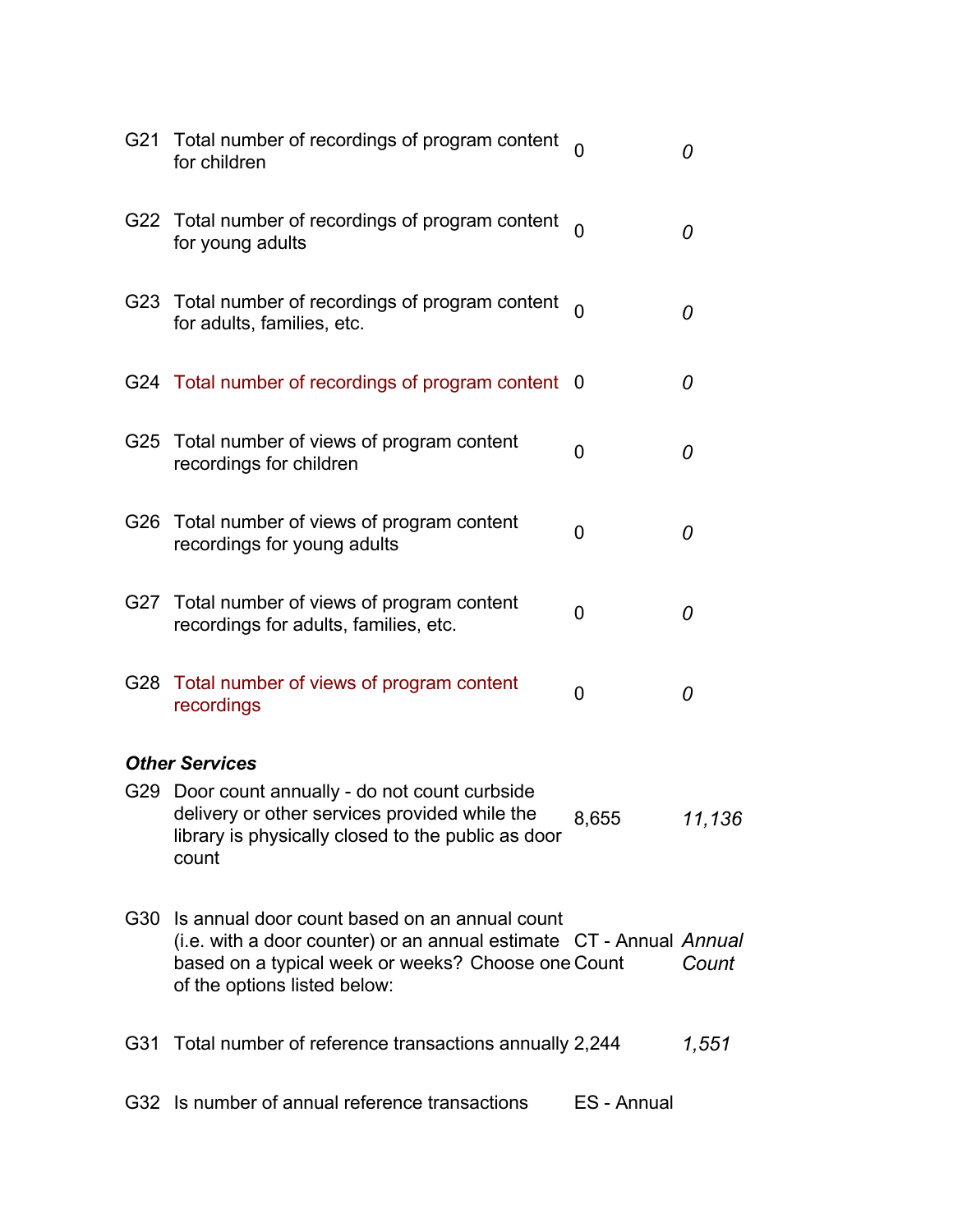|     | based on annual count (i.e. year-long tally<br>marks) or an annual estimate based on a typical Based on<br>week or weeks? Choose one of the options<br>below:                                                                                                                                                                                            | Estimate<br><b>Typical</b><br>Week(s)                | Annual<br>Count |
|-----|----------------------------------------------------------------------------------------------------------------------------------------------------------------------------------------------------------------------------------------------------------------------------------------------------------------------------------------------------------|------------------------------------------------------|-----------------|
|     | G33 Number of Internet computers for public use                                                                                                                                                                                                                                                                                                          | 14                                                   | 14              |
|     | G34 Number of uses of public Internet computers<br><b>ANNUALLY</b><br>(You may count a typical week and multiply by<br>52)                                                                                                                                                                                                                               | 1,368                                                | 1,844           |
| G35 | Is the number of uses of public Internet<br>computers based on an annual count (i.e. year- Estimate<br>long tally marks) or an annual estimate based<br>on a typical week or weeks? (NEW) Choose<br>one of the options listed below:                                                                                                                     | ES - Annual<br>Based on<br><b>Typical</b><br>Week(s) |                 |
| G36 | Number of wireless sessions annually - for<br>libraries subscribing to the statewide WhoFi<br>service. Prefilled and locked by the State<br>Library.                                                                                                                                                                                                     | 1,994                                                | 1,793           |
|     | G37 Number of wireless sessions annually - for<br>libraries without the statewide WhoFi service.                                                                                                                                                                                                                                                         | N/A                                                  | N/A             |
|     | G38 Total number of wireless sessions annually                                                                                                                                                                                                                                                                                                           | 1,994                                                | 1,793           |
|     | G39 Is number of wireless sessions based on an<br>annual count (i.e. year-long tally marks) or an<br>annual estimate based on a typical week or<br>weeks?<br>Choose one of the options listed below.<br>Libraries that use WhoFi only should report as<br>an annual count. If unsure, leave blank and skip Count<br>to G40: (NEW)<br><b>Annual Count</b> | CT - Annual                                          |                 |
|     | Annual Estimate based on typical week(s)                                                                                                                                                                                                                                                                                                                 |                                                      |                 |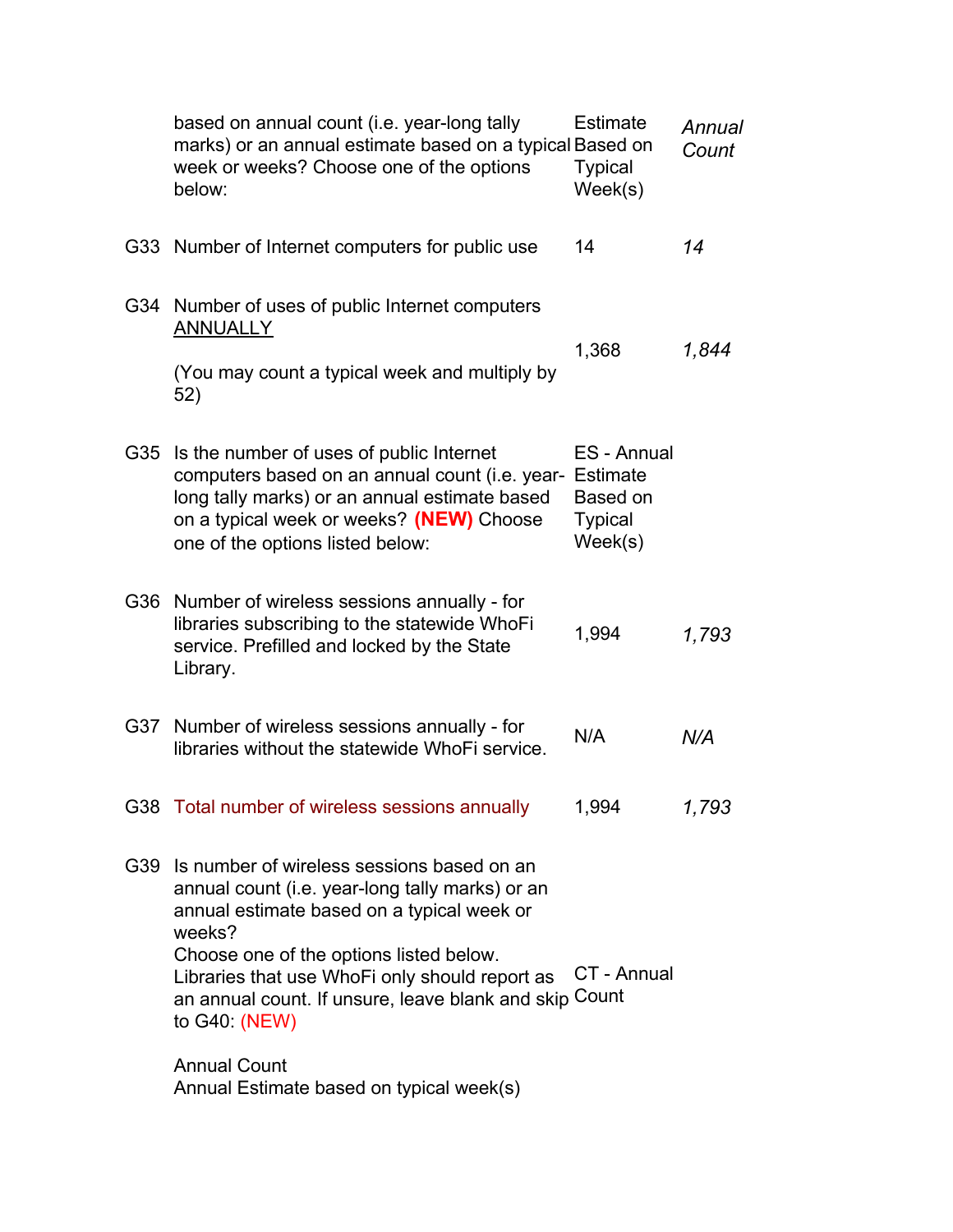| G40 | Website visits for libraries with a PLOW website<br>annually. Prefilled and locked by the State<br>Library.                                                                           | 1,904 | <i>1400</i> |
|-----|---------------------------------------------------------------------------------------------------------------------------------------------------------------------------------------|-------|-------------|
| G41 | Website visits for all other libraries annually.<br>Libraries unable to collect a count of their<br>website visits should report N/A. Libraries<br>without websites should report -3. | N/A   | N/A         |
|     | G42 Total website visits annually                                                                                                                                                     | 1.904 |             |

## **Section H - Library Buildings - Hours and Square Footage**

Make sure to consider closures due to COVID-19 when calculating number of hours and weeks open. For example, if your library is normally open for 52 weeks, but was closed for 20 weeks due to COVID-19, report 32 on line H02.

| H01 Total number of hours open to the public during<br>FY21 (July 1, 2020 to June 30, 2021) at the<br>main library only:                                                 | 2,444 | 2,444 |
|--------------------------------------------------------------------------------------------------------------------------------------------------------------------------|-------|-------|
| H02 Total number of weeks open to the public<br>during FY21 (July 1, 2020 to June 30, 2021) at<br>the main library only (round to the nearest<br>whole number of weeks): | 52    | 52    |
| H03 Square footage of main library. Prefilled and<br>locked by the State Library.                                                                                        | 2,968 | 2,968 |
| H04 Total number of weeks the main library was<br>closed to the public during FY21 (July 1, 2020)<br>to June 30, 2021) due to COVID-19.                                  | 0     | 4     |
| H05 Total number of weeks the main library had<br>limited occupancy during FY21 (July 1, 2020 to 0<br>June 30, 2021) due to COVID-19.                                    |       | 13    |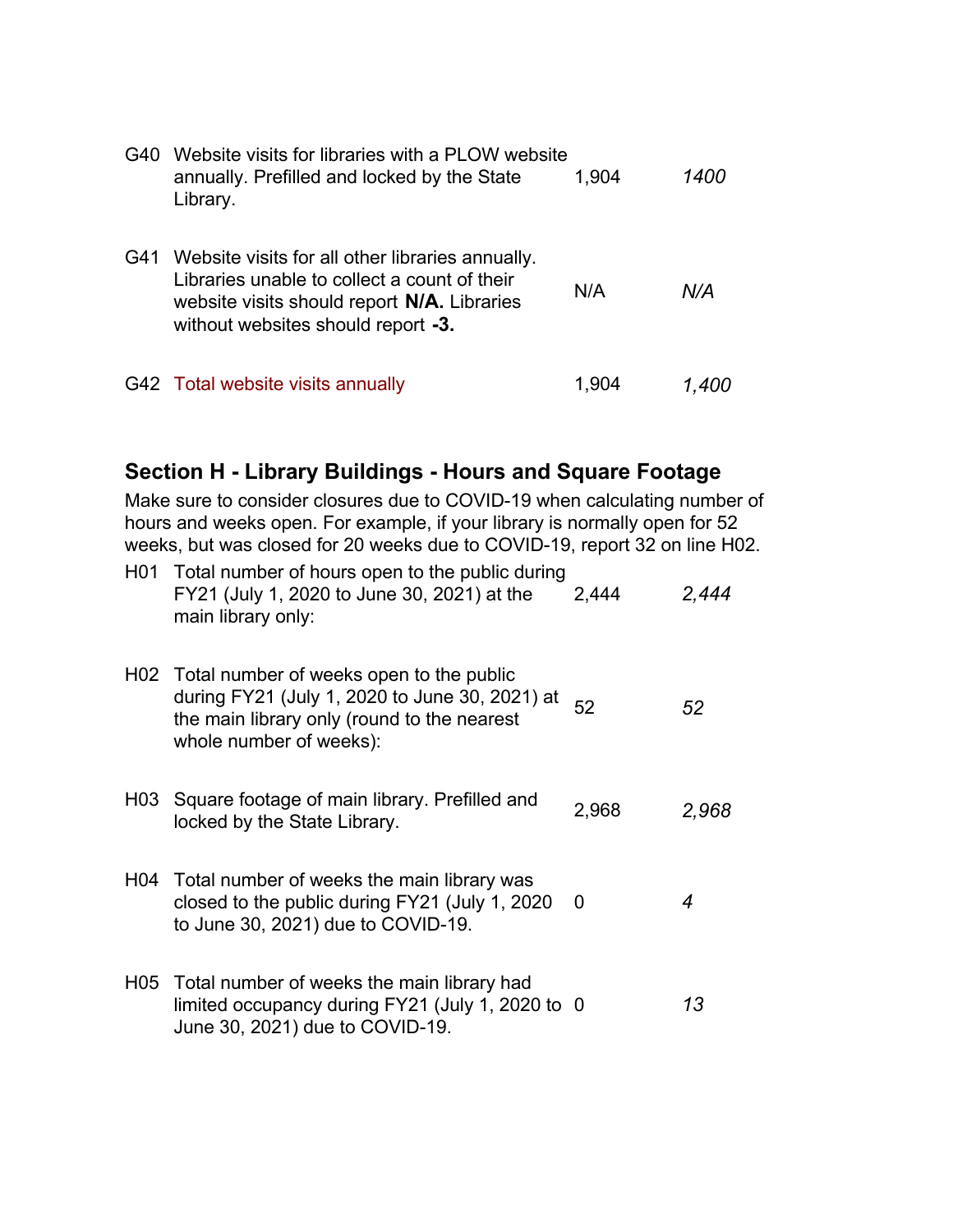## **Section H Totals**

| H12 Total number of hours open annually at the<br>main library and all branches. (Click the SAVE 2,444<br>button to calculate the total.)      |       | 2,444 |
|------------------------------------------------------------------------------------------------------------------------------------------------|-------|-------|
| H <sub>13</sub> Total number of weeks open annually at the<br>main library and all branches (Click the SAVE<br>button to calculate the total.) | 52    | 52    |
| H14 Total square footage of main and all branch<br>libraries (Click the "SAVE" button to calculate<br>the total.)                              | 2.968 | 2.968 |

# **Section I - COVID 19 related questions**

The following questions were added in the FY20 survey in order to assess the impact of the COVID-19 pandemic on library services. The impact extended into FY21, so we will continue with most of these questions this year. Answer Yes or No to the following questions if you know for sure that you provided the listed service or not. If you aren't sure, leave the question blank.

- I01 Were any of the library's outlets physically closed to the public for any period of time due to the Coronavirus (COVID-19) pandemic? (YES/NO)
	- Hours open clarification: An outlet is considered physically closed when the public cannot access any library buildings or bookmobiles, regardless of staff access. A building can be physically closed but still offer virtual or "curbside" services outside the building. No *Yes*
- I02 Did library staff continue to provide services to the public during any portion of the period when the building was physically closed to the public due to the Coronavirus (COVID-19) pandemic? (YES/NO)
	- Services to the public can include providing reference service, hosting virtual Yes *Yes*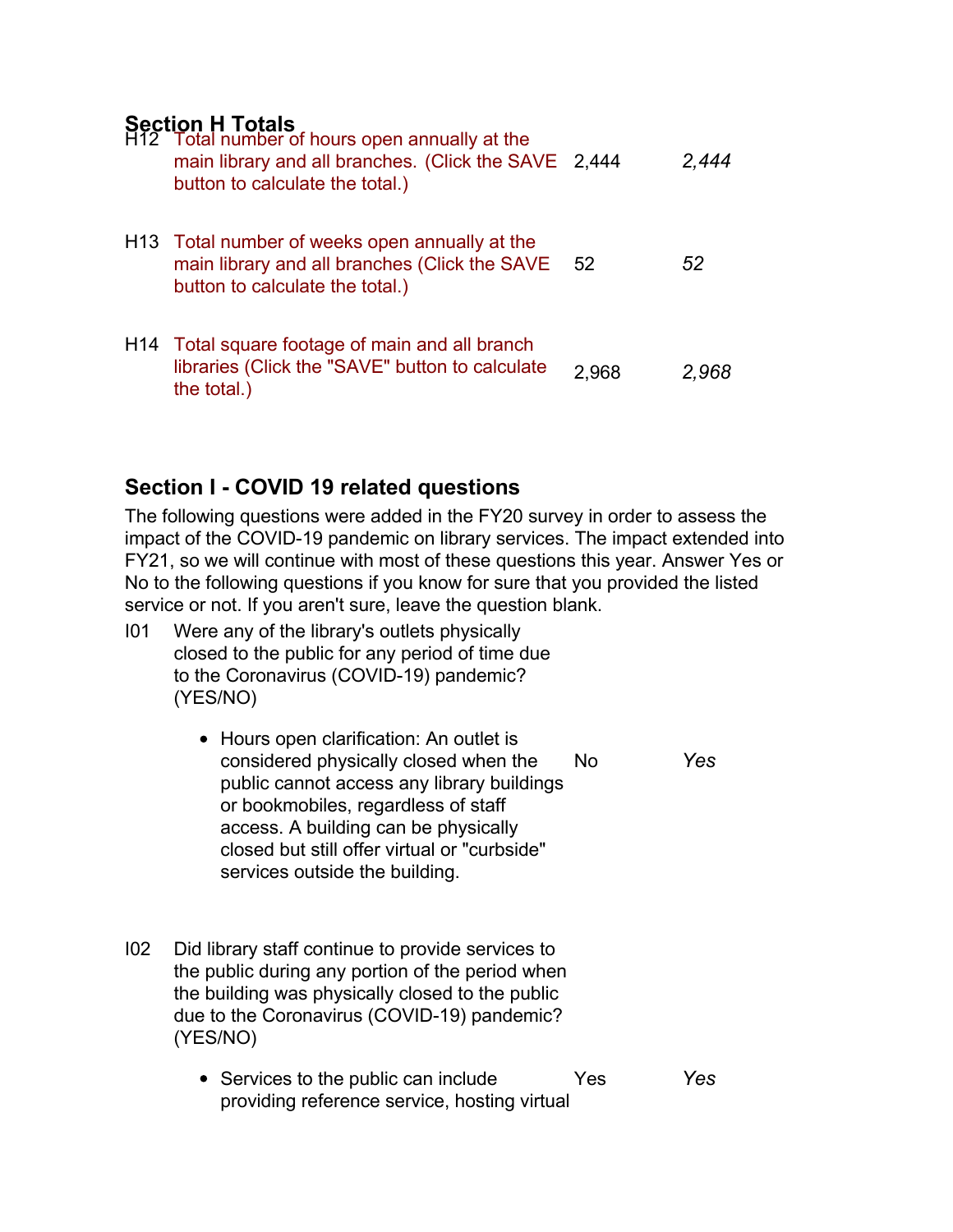|     | programming or recorded content,<br>curbside delivery, etc. Staff can be located<br>or home or in a closed library while<br>providing these services.                                                                                                                                                                                                                                                                                                                                                               |     |     |
|-----|---------------------------------------------------------------------------------------------------------------------------------------------------------------------------------------------------------------------------------------------------------------------------------------------------------------------------------------------------------------------------------------------------------------------------------------------------------------------------------------------------------------------|-----|-----|
| 103 | Did the library allow users to complete<br>registration for library cards online without<br>having to come to the library DURING the<br>Coronavirus (COVID-19) pandemic? (YES/NO)                                                                                                                                                                                                                                                                                                                                   | Yes | Yes |
| 104 | Did the library provide reference service via the<br>Internet or telephone during the Coronavirus<br>(COVID-19) pandemic? (YES/NO)                                                                                                                                                                                                                                                                                                                                                                                  | Yes | Yes |
| 105 | Did the library provide 'outside' service for<br>circulation of physical materials at one or more<br>outlets during the Coronavirus (COVID-19)<br>pandemic? (YES/NO)<br>Includes any contactless or minimal<br>$\bullet$<br>contact provision of circulation items.<br>Similar terms could include curbside,<br>vestibule, or porch pickups, delivery (mail<br>or drop-off), drive-thru, etc. NOTE:<br>Circulation of these items should be<br>reported as circulation in the appropriate<br>category in section F. | Yes | Yes |
| 106 | Did the library intentionally provide access to<br>Wi-Fi Internet access to users outside the<br>building at one or more outlets DURING the<br>Coronavirus (COVID-19) pandemic? (YES/NO)                                                                                                                                                                                                                                                                                                                            | Yes | Yes |
| 107 | Did the library increase access to WI-FI Internet<br>access to users outside the building at one or<br>more outlets during the Coronavirus (COVID-<br>19) pandemic? (YES/NO)                                                                                                                                                                                                                                                                                                                                        | No  | No  |

I08 Did library staff work for other government